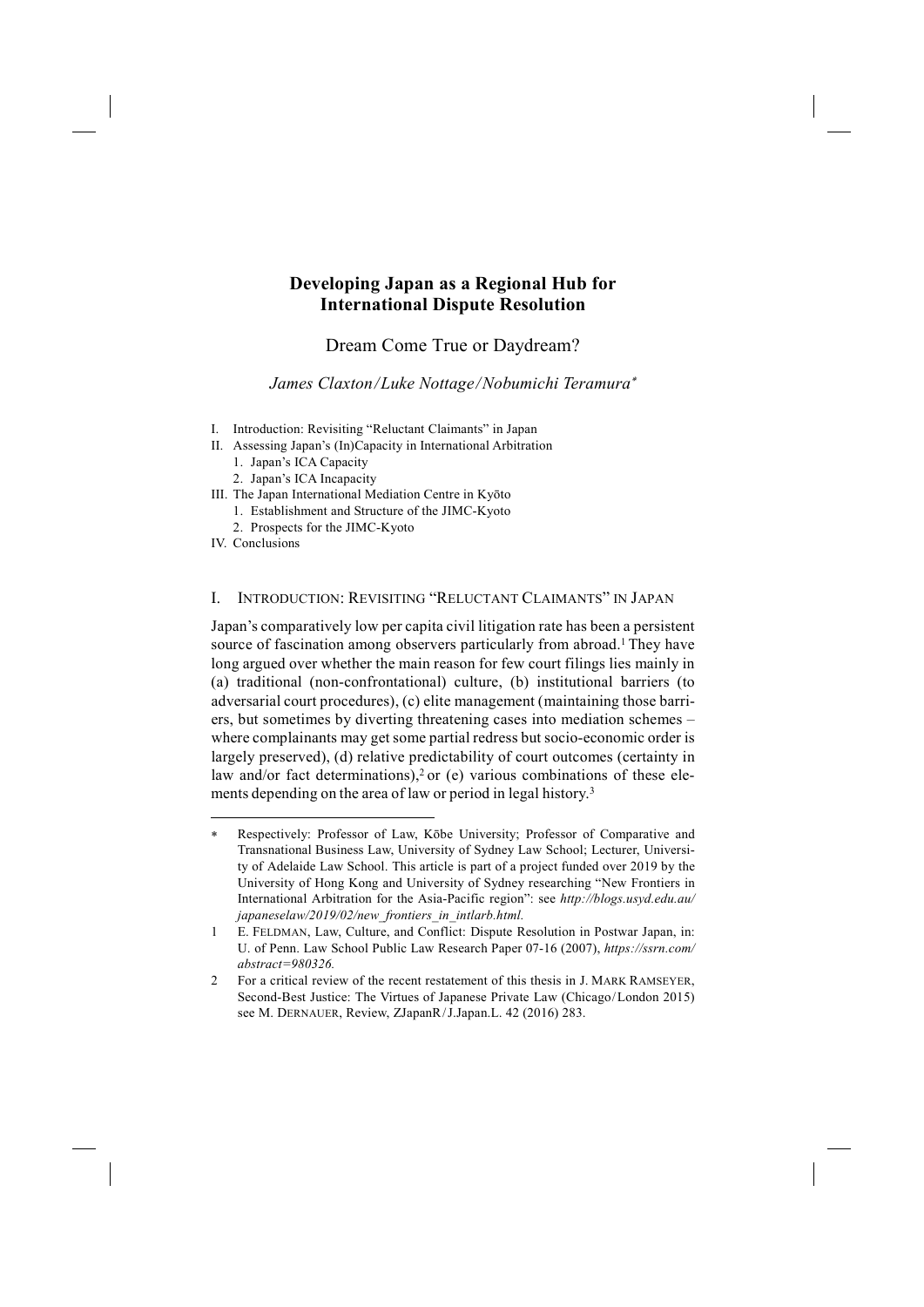Similar<sup>3</sup> arguments have been developed to explain the limited known filings of arbitration by Japanese firms.<sup>4</sup> A persistent pattern of "reluctant" claimants" is perceived firstly for arbitration of domestic business-tobusiness disputes, arguably due to strong "competition" from reliable courts and court-annexed or other mediation schemes. It also seems evident, secondly, regarding the use of international commercial arbitration (ICA) by Japanese firms. This is more surprising because ICA is the preferred mechanism for international commercial  $DR<sub>1</sub>$ <sup>5</sup> as it is often difficult to agree on one side's local courts as the forum (due to fear of conceding a "home court advantage") or even courts of a neutral third country (due to greater difficulties in enforcing judgments worldwide, compared to enforcement of arbitral awards under the 1958 New York Convention on the Recognition and Enforcement of Foreign Arbitral Awards).

Thirdly, Japanese firms appear to remain "reluctant claimants" in the burgeoning field of treaty-based investor-state dispute settlement (ISDS) arbitration. Few claims have been formally filed by Japanese investors under international investment treaties,<sup>6</sup> against host states for expropriating or otherwise illegally interfering with their investments. The main venue selected for investor-state arbitration (ISA) is the International Centre for the Settlement of Investment Disputes (ICSID), which has attracted 676 claims as of 30 June 2018.7 Yet its public database lists only three ICSID arbitration cases filed by Japanese investors, all since 2015 under the Energy Charter Treaty and against Spain.8 However, at least one case (based on

<sup>3</sup> L. NOTTAGE, Translating Tanase: Challenging Paradigms of Japanese Law and Society, in: Victoria University of Wellington Law Review 39 (2009) 755 *https:// ssrn.com/abstract=921932.*

<sup>4</sup> Various views are discussed in T. NAKAMURA/ L. NOTTAGE, Arbitration in Japan, in: Ali/ Ginsburg (eds.), Arbitration in Asia (3rd ed., New York 2013) 223 *https:// ssrn.com/abstract=2070447.*

<sup>5 2018</sup> International Arbitration Survey: The Evolution of International Arbitration, School of International Arbitration, Queen Mary University of London (2018 Queen Mary Survey).

<sup>6</sup> See generally L. NOTTAGE/ R. WEERAMANTRY, Investment Arbitration for Japan and Asia: Five Perspectives on Law and Practice, in: Bath/Nottage (eds.), Foreign Investment and Dispute Resolution Law and Practice in Asia (London 2011) 25 *https://ssrn.com/abstract=2041686.*

<sup>7</sup> The ICSID Caseload – Statistics (Issue 2018-2), *https://icsid.worldbank.org/en/ Documents/resources/ICSID%20Web%20Stats%202018-2%20(English).pdf.*

<sup>8</sup> JGC Corporation v. Kingdom of Spain (ICSID Case No. ARB/15/27); Eurus Energy Holdings Corporation v. Kingdom of Spain (ICSID Case No. ARB/16/4); and Itochu Corporation v. Kingdom of Spain (ICSID Case No. ARB/18/25). These no doubt related to Spain's abrupt policy shift on renewable energy, which have generated extensive treaty-based arbitration claims: see generally Y. SELIVANOVA,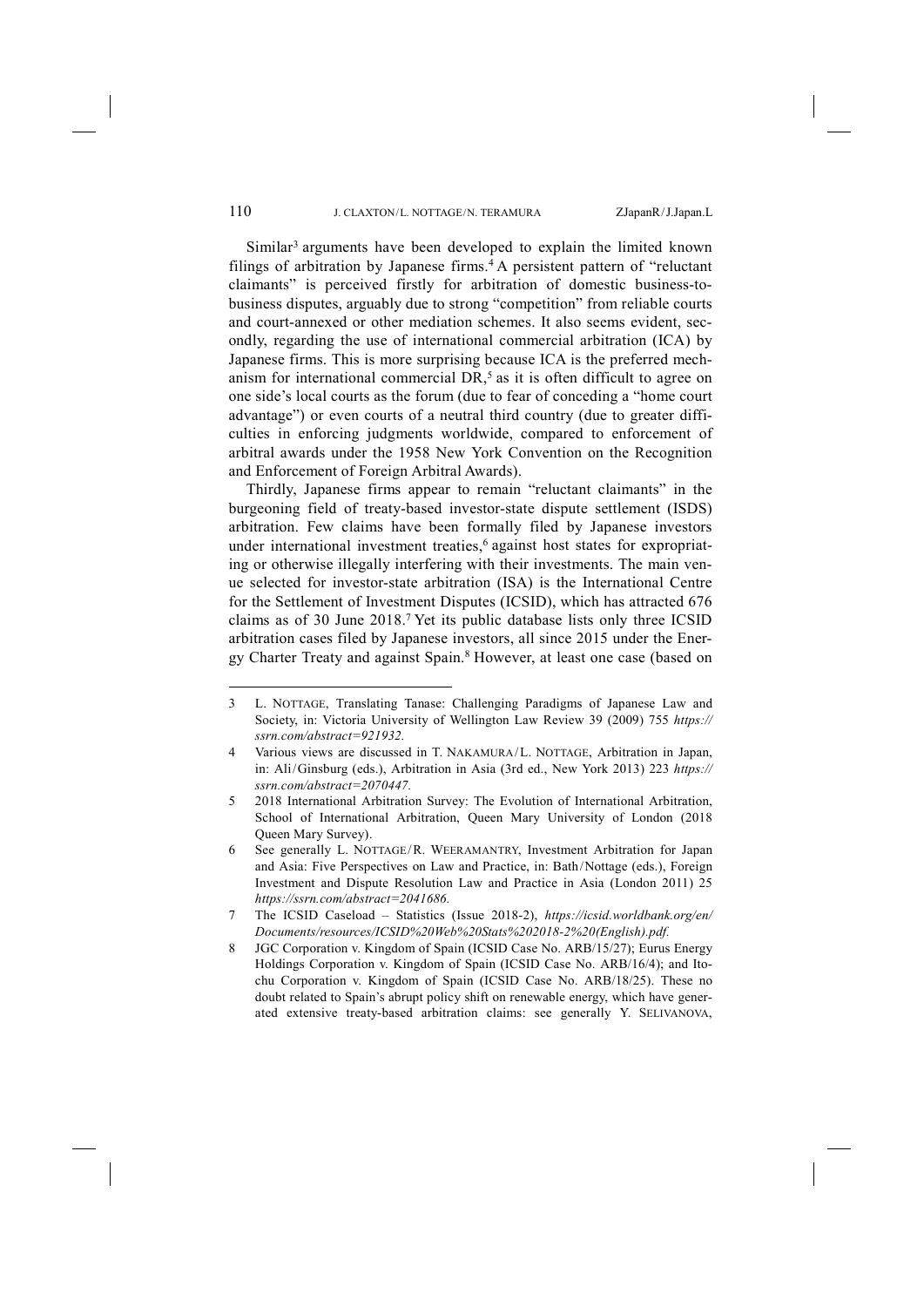a one-off investment contract rather than a treaty) has been settled after the Japanese investors threatened to commence arbitration administered by ICSID.9 There have probably been other such settlements "in the shadow" of investor-state arbitration. Japanese investors have also initiated treatybased ISA claims through their subsidiaries in third countries (such as an ICSID claim by a Nomura subsidiary in the United Kingdom against the Czech Republic, and recently Bridgestone in the USA against Panama).10 There have also been claims formally filed by Japanese investors under United Nations Commission on International Trade Law (UNCITRAL) or other non-ICSID Arbitration Rules.11 Those have traditionally involved less transparency, although more and more proceedings tend to become public nowadays,<sup>12</sup> especially under Japan's newer treaties.<sup>13</sup>

9 See e.g. M. SMITH/L. BROWNING, Indonesia and Nippon Asahan Aluminium Consortium Reach Settlement, Dispute Resolution Newsflash, 1 February 2014, *https:// www.ashurst.com/en/news-and-insights/legal-updates/indonesia-and-nipponasahan-aluminium-consortium-reach-settlement/.*

- 10 Saluka Investments BV (The Netherlands) v. The Czech Republic, UNCITRAL, Partial Award (17 March 2006); Bridgestone Licensing Services, Inc. and Bridgestone Americas, Inc. v. Republic of Panama (ICSID Case No. ARB/16/34). See also D. CHARLOTIN, Updated With Full Analysis: Many Of Panama's Expedited Objections Are Dismissed in Bridgestone Trademark Case, but Arbitrators Won't Let Claimants Claim for Losses Incurred Outside of Panama, Investment Arbitration Reporter, 8 January 2018, *https://www.iareporter.com/articles/many-of-panamasexpedited-objections-are-dismissed-in-bridgestone-trademark-case-but-arbitratorswont-let-claimants-claim-for-losses-incurred-outside-of-panama/.*
- 11 See e.g. Nissan Motor v. India (2017), *http://investmentpolicyhub.unctad.org/ ISDS/Details/828.* See also J. HEPBURN, An Update on Investment Treaty Disputes Involving the Government of India, Investment Arbitration Reporter, 23 August 2018, *http://tinyurl.com/yahejr8c,* where it was reported that: "under a proposed settlement deal, Nissan would receive a payout of around US\$292 million in unpaid incentives offered by the Tamil Nadu state government to locate a manufacturing plant in the state. […] Tamil Nadu Industries Minister MC Sampath was quoted by Reuters news service as saying that a final decision on the settlement would be taken soon, and that the parties were working in a 'conducive environment'. […] Similar to the Vodafone [ISDS] cases, Tamil Nadu had sought an order from the Madras High Court seeking to restrain Nissan's case from proceeding to arbitration".
- 12 See generally L. NOTTAGE/ A. UBILAVA, Costs, Outcomes and Transparency in ISDS Arbitrations: Evidence for an Investment Treaty Parliamentary Inquiry, International Arbitration Law Review 21 (2018) 111, *https://ssrn.com/abstract=3227401.*
- 13 T. ISHIKAWA, A Japanese Perspective on International Investment Agreements: Recent Developments, in: Chaisse/ Nottage (eds.), International Investment Treaties and Arbitration Across Asia (Leiden 2017) 513.

Changes in Renewables Support Policy and Investment Protection under the Energy Charter Treaty: Analysis of Jurisprudence and Outlook for the Current Arbitration Cases,  ICSID Review 33 (2018) 433.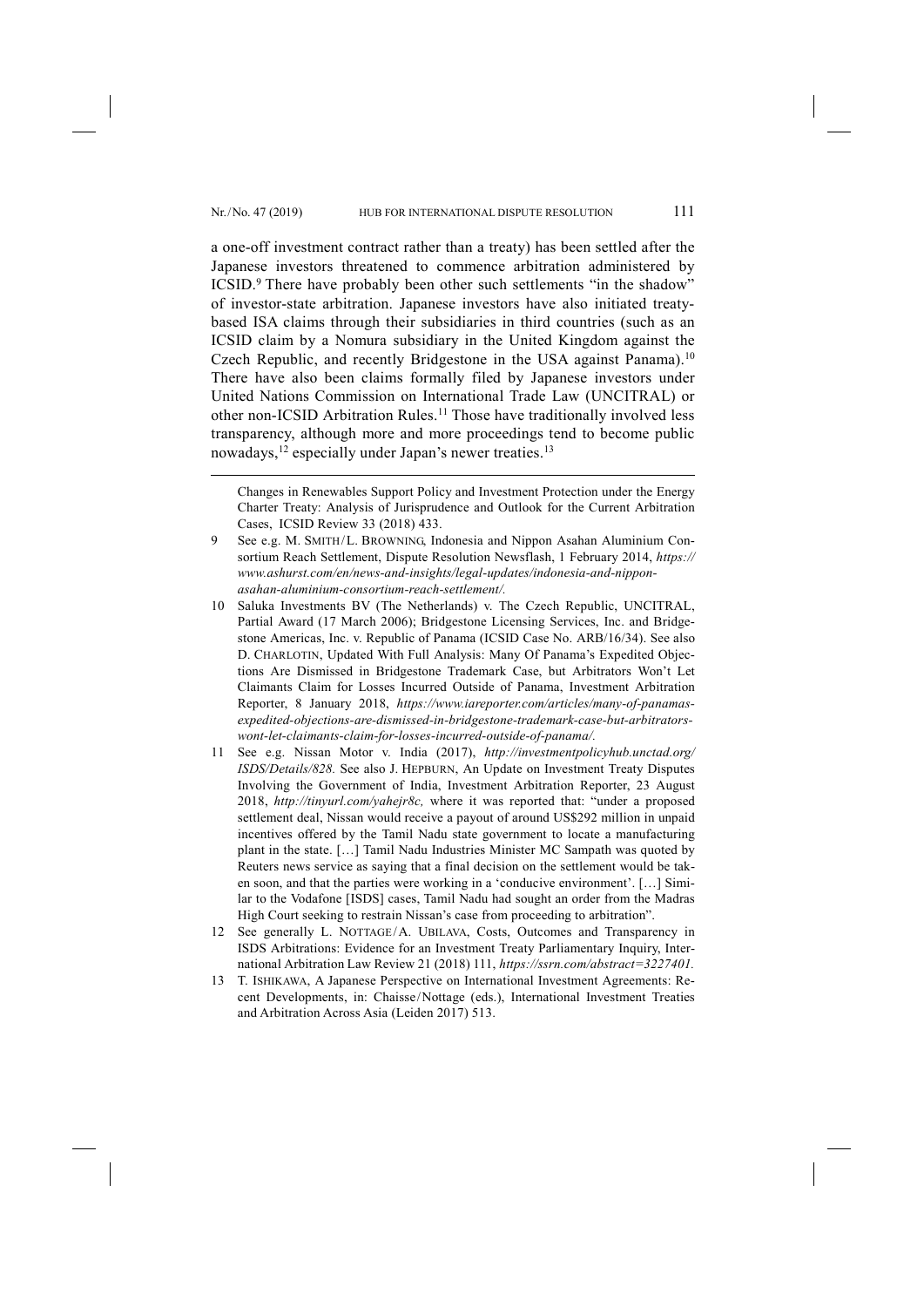Nonetheless, the relative paucity of formal ISDS filings by Japanese investors14 probably helps to explain why Japan has traditionally adopted a somewhat belated and flexible approach towards pressing for and securing ISDS-backed protections in Japan's investment treaties. <sup>15</sup> More recently, however, Japan has been "catching up" with Korea by concluding more bilateral investment treaties (BITs).16 Notably under the Abe Government, Japan has also been playing an active role in pressing for conclusion of free trade agreements (FTAs) incorporating investment chapters to liberalise and protect cross-border investments. These include the Trans-Pacific Partnership (TPP),17 and its reincarnation at the "Comprehensive and Progressive Agreement for TPP" re-signed in 2017 (after the Trump Administration withdrew signature by the United States of America) with minimal changes to the investment chapter.18 Japan has also expressed somewhat surprisingly strong support for more conventional ISDS procedures in current UNCITRAL deliberations into possible reforms of investor-state arbitration.<sup>19</sup>

These developments suggest difficulties for a predominantly "cultural" explanation for relatively few formal filings or corporate interest in investor-state arbitration on the part of firms from Japan. Diminishing "institu-

<sup>14</sup> Compare generally L. NOTTAGE, Are US Investors Exceptionally Litigious with ISDS Claims?, Kluwer Arbitration Blog, 14 November 2016, *http://arbitrationblog. kluwerarbitration.com/2016/11/14/are-us-investors-exceptionally-litigious-withisds-claims/.*

<sup>15</sup> See generally e.g. S. HAMAMOTO / L. NOTTAGE, Foreign Investment In and Out of Japan: Economic Backdrop, Domestic Law, and International Treaty-Based Investor-State Dispute Resolution, Transnational Dispute Management 5 (2011), *https:// ssrn.com/abstract=1724999*; and Mapping BITs, Japan, *http://mappinginvestment treaties.com/country?iso=JPN.*

<sup>16</sup> Compare *http://investmentpolicyhub.unctad.org/IIA/CountryBits/105#iiaInnerMenu* and *http://investmentpolicyhub.unctad.org/IIA/CountryBits/111#iiaInnerMenu*; and recently *http://www.meti.go.jp/english/policy/external\_economy/trade/FTA\_EPA/in dex.html.*

<sup>17</sup> L. NOTTAGE, The TPP Investment Chapter and Investor-State Arbitration in Asia and Oceania: Assessing Prospects for Ratification, Melbourne Journal of International Law 17 (2016) 1, *https://ssrn.com/abstract=2767996.*

<sup>18</sup> See generally A. KAWHARU/ L. NOTTAGE, Renouncing Investor-State Dispute Settlement in Australia, Then New Zealand: Déjà Vu, Sydney Law School Research Paper 18/03 (2018), *https://ssrn.com/abstract=3116526.* After Australia became the sixth of 11 states (with Japan) to complete ratification, the revamped agreement came into force among the (so far six) member states from 1 January 2019: see *https://www.beehive.govt.nz/release/cptpp-underway-%E2%80%93-tariff-cuts-ourexporters-december-30.*

<sup>19</sup> A. ROBERTS, Incremental, Systemic, and Paradigmatic Reform of Investor-State Arbitration, American Journal of International Law 112 (2018) 410, *https://ssrn. com/abstract=3189984.*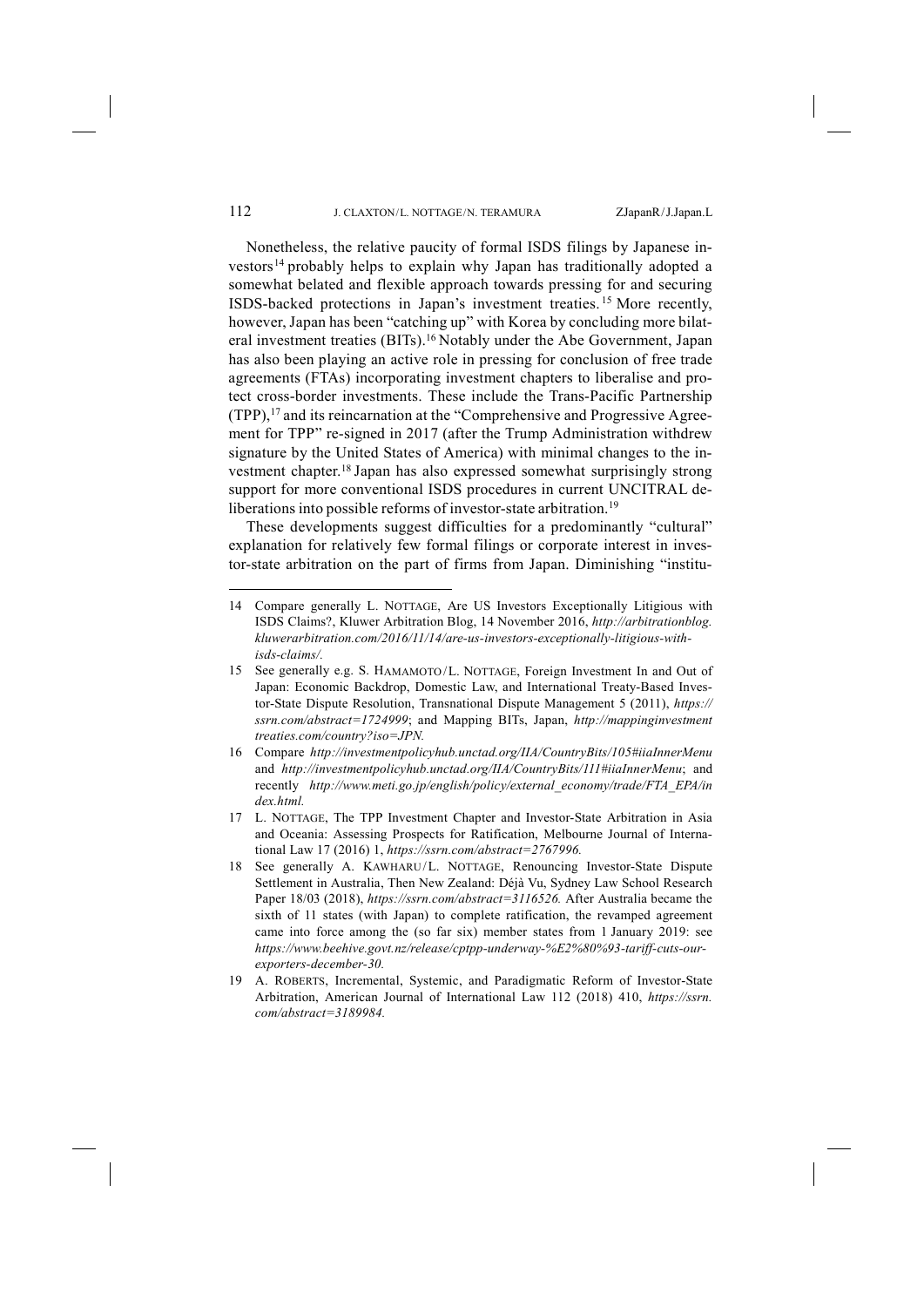tional barriers" appear more important,<sup>20</sup> although Korean investors seem to be taking advantage of those more aggressively.21 Similarly, general or even legal "culture" is hard to posit as the main explanation for comparatively few international commercial arbitration (ICA) filings by Japanese companies.22 After all, they have had a (longstanding) willingness to pursue arbitrations abroad, originally in core Western venues, like the UK and the US. Japanese firms also now engage increasingly in ICA in major regional hubs, like Singapore and Hong Kong, which have benefitted from the overall expansion in economic activity and arbitration work in the region,<sup>23</sup> particularly over the last decade.<sup>24</sup>

Admittedly, even allowing for the tendency to pursue ICA abroad and the greater confidentiality obligations compared to ISDS proceedings, numbers still seem quite low, compared for example to filings by Korean firms.<sup>25</sup> Yet that very difference suggests we should be cautious about attributing few filings to broad notions of traditionally non-confrontational "Asian culture". Rather, Japanese behaviour may be partly due to more specific psychological or organizational factors impacting on cost-benefit assessments. One may be a tendency to consider formal dispute resolution as 'throwing good money after bad', as the costs are immediate whereas a win is uncertain. This may reflect a "costs on-screen, benefits off-screen" problem, noted in other na-

<sup>20</sup> NOTTAGE/ WEERAMANTRY, *supra* note 6.

<sup>21</sup> J. KIM, Korea's International Investment Agreements: Policy at the Contours, in: Chaisse/ Nottage (eds.), International Investment Treaties and Arbitration Across Asia (Leiden 2017) 486.

<sup>22</sup> Cf e.g. T. COLE, Commercial Arbitration in Japan: Contributions to the Debate on Japanese 'Non-Litigiousness', in: New York University Journal of International Law and Politics 40 (2007) 29 *https://ssrn.com/abstract=1083371.*

<sup>23</sup> L. NOTTAGE, In/Formalisation and Glocalisation of International Commercial Arbitration and Investment Treaty Arbitration in Asia, in: Zekoll/ Bälz / Amelung, (eds.), Formalisation and Flexibilisation in Dispute Resolution (Leiden 2014) 111 *https:// ssrn.com/abstract=2987674.*

<sup>24</sup> SIAC recorded 452 new arbitration cases in 2017; see SIAC, Annual Report 2017, 11, *http://siac.org.sg/images/stories/articles/annual\_report/SIAC\_Annual\_Report\_ 2017.pdf.* There were 262 new arbitration cases for HKIAC in 2016, see HKIAC, Annual Report, 2016 Reflections, 10, *http://www.hkiac.org/sites/default/files/annua l\_report/annual%20report%202016%20%28low%20resolution%29%20v2.pdf*; and 79 new cases seated in South and East Asia for ICC in 2017; see 2017 ICC Dispute Resolution Statistics, *http://library.iccwbo.org/content/dr/STATISTICAL\_REPORTS /SR\_0040.htm?l1=Statistical+Reports&AUTH=USR\_1179&Timeframe=gJn0Fh/C 3SJ9wkVUctx9XPHg8IEaixBS9IQv6cwryitUewGAqCJpuw==&AGENT=ICC\_HQ.*

<sup>25</sup> In 2017, 59 South Korean parties were involved in ICC arbitration, in contrast to 29 parties from Japan. See 2017 ICC Dispute Resolution Statistics, *supra* note 24.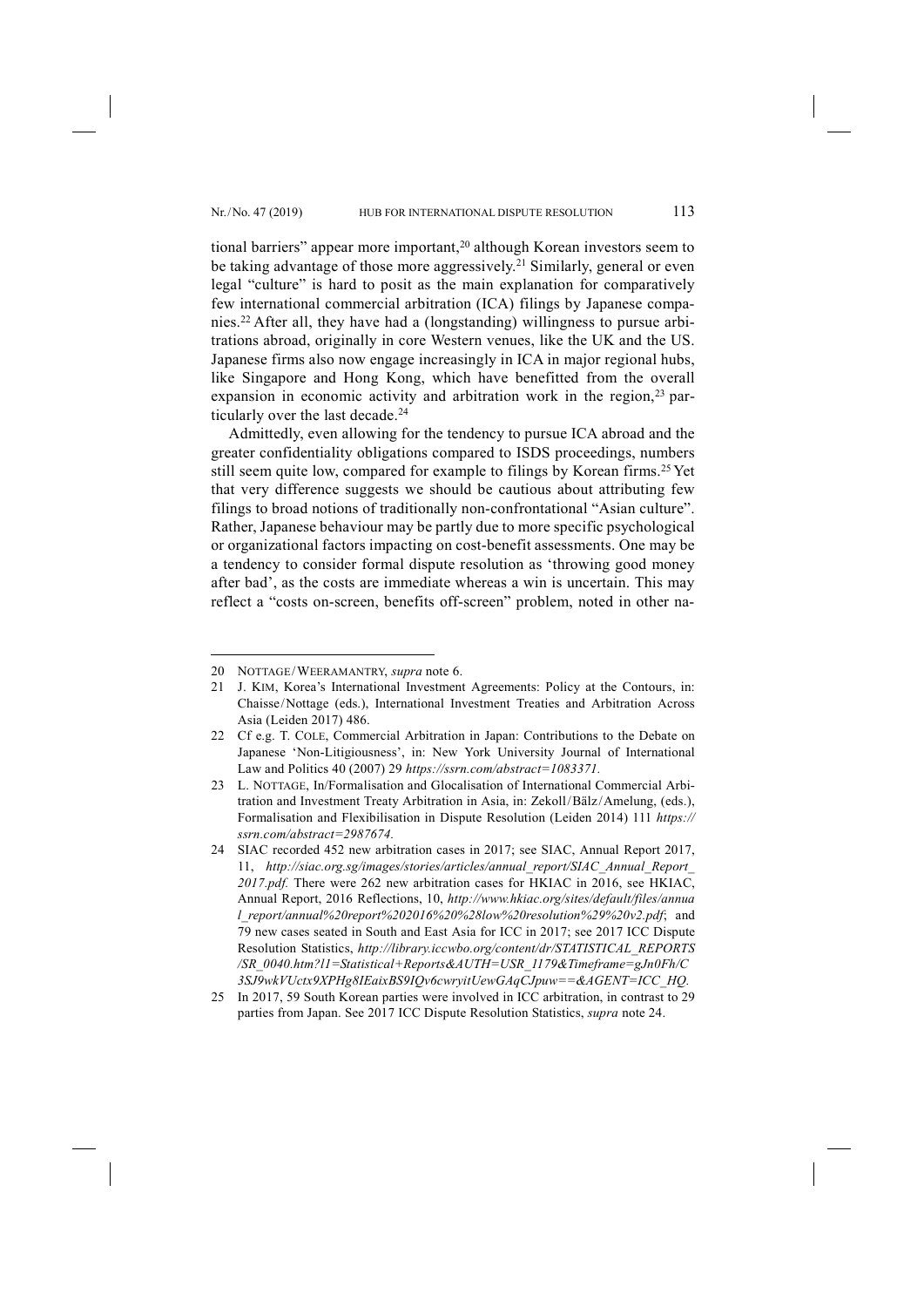tional settings.26 But it might be exacerbated by possibly greater risk averseness among the Japanese, although that is difficult to pinpoint empirically and to apply in contemporary settings.27 Such risk averseness, combined with a broader "status quo bias", may also drive a persistent preference for Japanese companies to choose arbitral venues abroad that have a critical mass of annual filings and therefore proven track records.

Commentators have also pointed to various specific institutional barriers that may also continue to make Japan relatively less attractive as the seat for ICA filings. As well as some geographical inconvenience, impediments include access to:

– up-to-date commentaries and especially case law,<sup>28</sup> in English (the lingua franca of ICA),  $29$  on Japan's legislative regime (although at least since 2003 that is based around the now-familiar 1985 UNCITRAL Model Law on ICA);

- 28 For example, a recent UNCITRAL-supported public resource on the New York Convention lacks a jurisdictional report or any case law related to Japan: see *http:// newyorkconvention1958.org/*
- 29 According to 2017 ICC Dispute Resolution Statistics (Language of awards): 'Awards approved in 2017 were drafted in a total of 13 languages. English remains the predominant language (for 77% of the awards)', ICC Dispute Resolution Bulletin 2 (2018) 51.

<sup>26</sup> See generally C. SUNSTEIN, Cognition and Cost-Benefit Analysis, University of Chicago Law School, John M. Olin Law & Economics Working Paper 85 (1999) *https://ssrn.com/abstract=186669.*

<sup>27</sup> For example, on one widely-known scale, individuals in Japan have a higher score (92) for "uncertainty avoidance" compared to those in Korea (85), let alone e.g. Australia (51): *https://www.hofstede-insights.com/product/compare-countries/.* Some have argued that higher uncertainty avoidance impacts significantly on comparative corporate behaviour (such as CEOs requiring higher takeover premiums and undertaking fewer cross-industry and cross-country takeovers): see e.g. B. FRIJNS/ A. GILBERT/T. LEHNERT/A. TOURANI-RAD, Uncertainty Avoidance, Risk Tolerance and Corporate Takeover Decisions, Journal of Banking & Finance 37 (2013) 245. However, significant differences over time have been found in other comparative research assuming – admittedly quite ambitiously – that factors found to influence individuals' risk averseness (such as income/wealth and age) map onto nation-wide differences in a composite index of propensity towards risk-taking. Specifically, for example, although the US still displays the lowest level of risk averseness among developed countries, this has been growing somewhat over 1995-2009, while diminishing more dramatically from a higher level in Japan over the same period. See A. SCORBUREANU/A. HOLZHAUSEN, The Composite Index of Propensity to Risk – CIPR, Allianz Economic Research & Corporate Development Working Paper 147 (2011), *https://www.allianz.com/en\_GB/economic\_research/publications/working\_ papers/commodity\_markets/cpre.htm,* 13–18.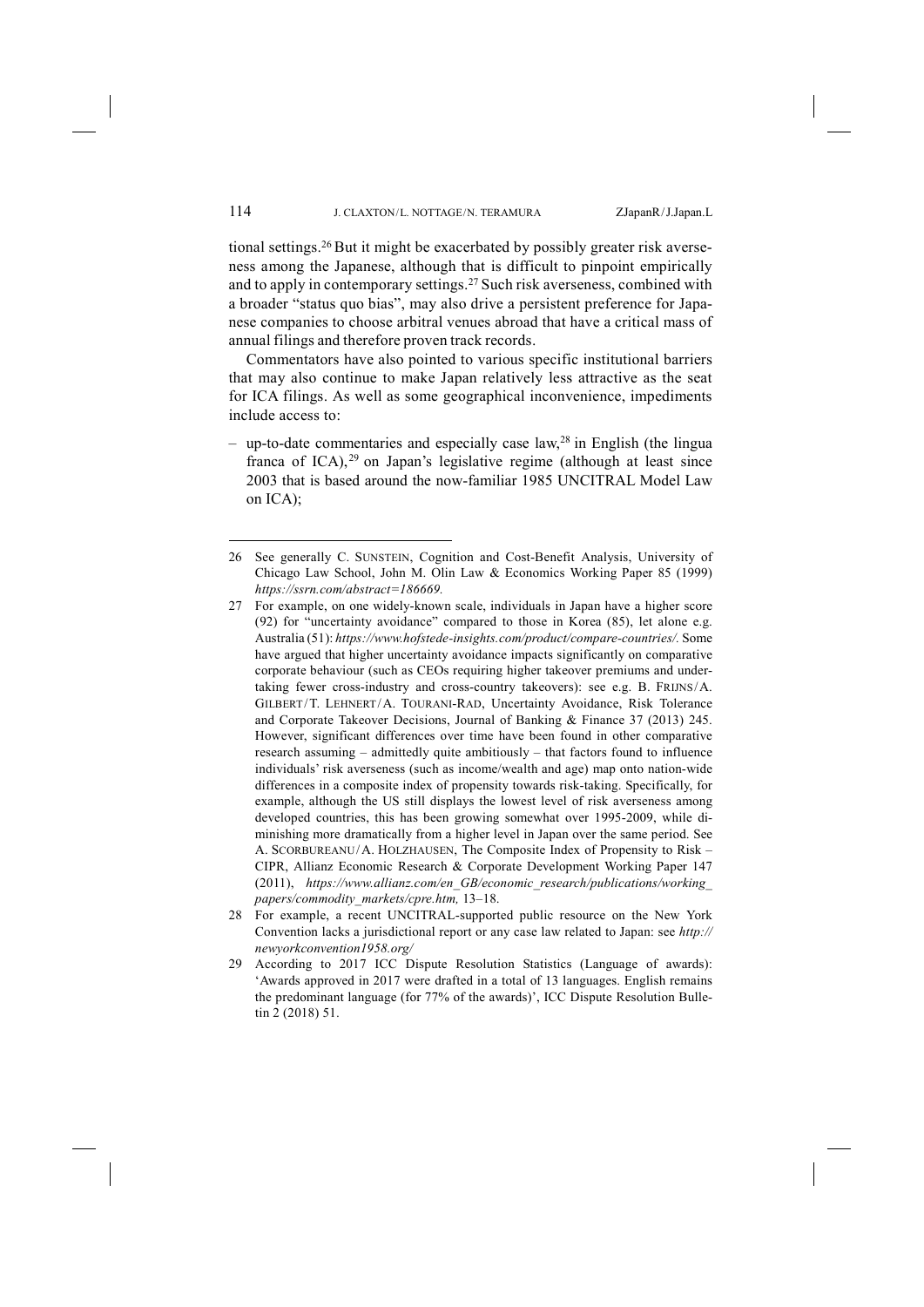- other potential indicia of a pro-arbitration attitude by judges (as its European-style career judiciary does not encourage judges to give extra-judicial speeches to the same degree as in the common law tradition);
- multi-lingual and expert international arbitrators and counsel; and
- $-$  suitable venues for hearings.<sup>30</sup>

In 2017, however, politicians in the ruling Liberal Democratic Party (LDP) began pushing bureaucrats and others to develop measures for Japan to become a more attractive regional hub for (potentially lucrative) ICA and international dispute resolution services more generally.31 In 2018, a working group comprising 14 academics, lawyers and in-house counsel identified seven proposals to improve international arbitration services in Japan.32 They include:

- strengthening the Japan Commercial Arbitration Association (JCAA), the leading national centre for international arbitration;
- encouraging increased presence of outside dispute-resolution institutions in Japan;
- holding seminars and trainings for Japanese businesses (perhaps in cooperation with the Japan International Cooperation Agency and the Japan External Trade Organization);
- emphasizing marketing abroad;

-

- attracting international arbitration counsel and arbitrators to Japan (perhaps through tax incentives and greater ease in obtaining visas); and
- the possible establishment of an umbrella organization to manage international arbitration initiatives.

A final proposal made by this new working group is to bring Japanese facilities and laws bearing on international arbitration in line with standards common in arbitration-friendly jurisdictions. Cost-effective venues have recently become available in Ōsaka, housed in Ministry of Justice facilities, and are apparently on the way in Tōkyō*.* 33As to the legal framework, although views

<sup>30</sup> See generally N. TERAMURA/ L. NOTTAGE, Arbitration Reform in Japan: Reluctant Legislature and Institutional Challenges, in: Reyes/ Gu (eds.), The Developing World of Arbitration (Oxford 2018) 83, *https://ssrn.com/abstract=3252270.*

<sup>31</sup> See L. NOTTAGE/ J. CLAXTON, "Japan is Back" – for International Dispute Resolution Services?, Kluwer Arbitration Blog, 29 January 2018, *http://arbitrationblog.kluwer arbitration.com/2018/01/29/japan-back-international-dispute-resolution-services/.*

<sup>32</sup> Nihon Keizai Shinbun, *Nihon de kokusai chūsai 2-wari-jaku* [Less than 20% of Japanese Companies Seat Their International Arbitrations in Japan], Nihon Keizai Shinbun (23 July 2018) (citing the work of the group chaired by University of Tōkyō Emeritus Professor Noboru Kashiwagi).

<sup>33</sup> The Japan International Dispute Resolution Center, *http://www.idrc.jp/index\_en. html.*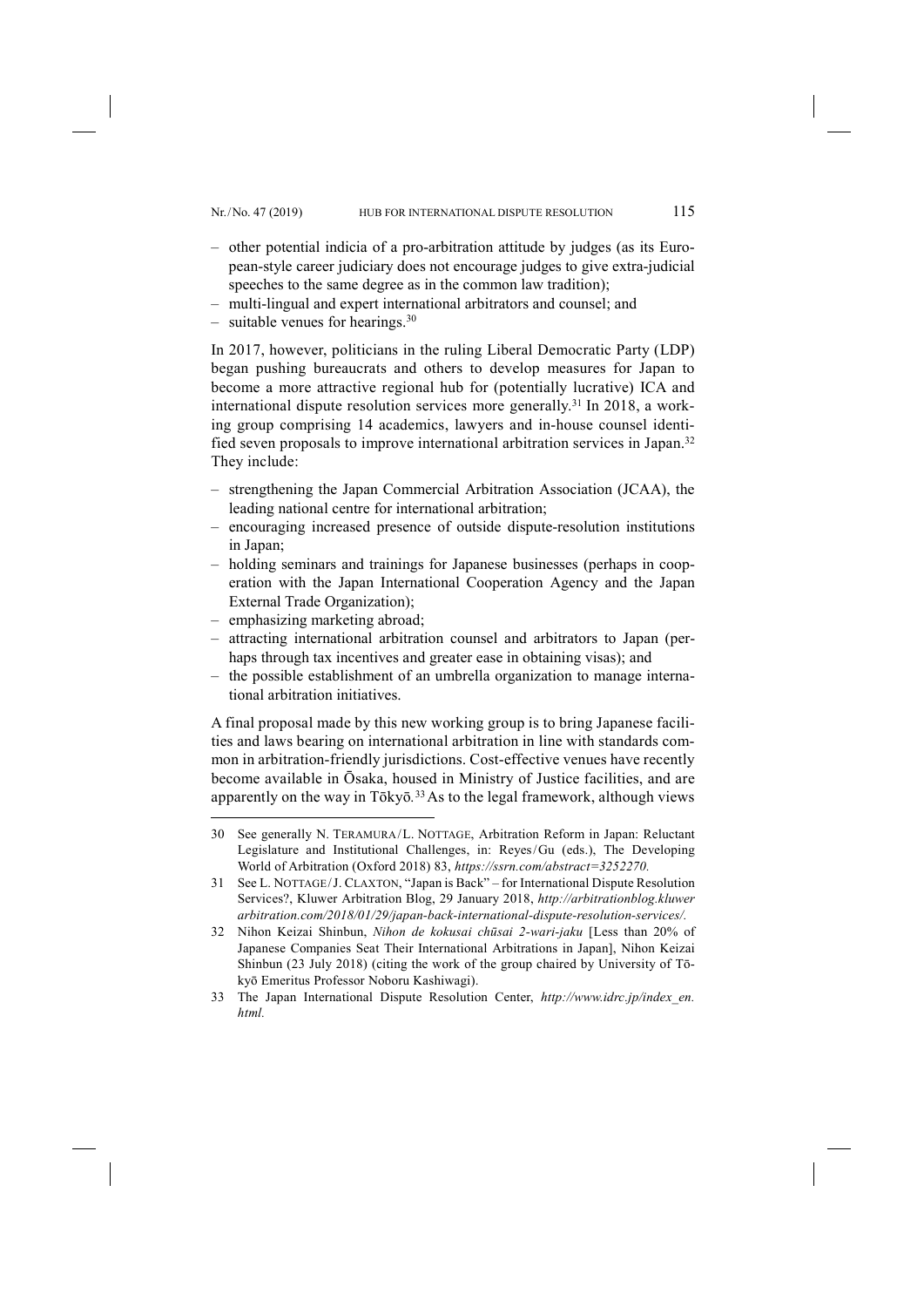may differ,34 it has recently been observed that doubts remain, in text if not in practice, about the legality of those who are not registered lawyers in Japan acting as arbitrators and counsel in certain international arbitrations.<sup>35</sup>

Tracking how such initiatives unfold will be useful for both theoretical and practical reasons. For scholars, the analysis can offer new insights into what really drives law-related behaviour in contemporary Japan. For practitioners, it can identify and assess Japan as a possibly attractive new option for parties considering fora to resolve commercial disputes outside regular court proceedings, particularly in the economically vibrant Asian region. Accordingly, the rest of this article first assesses attempts to promote ICA, including through existing advertising material from the JCAA.36 Part III then provides an up-to-date report on the establishment of a new Japan International Mediation Centre-Kyoto (JIMC-Kyoto).37 That might become an attractive complement to ICA in Japan, given the common practice of parties including multi-tiered dispute resolution clauses in cross-border contracts (requiring mediation attempts before arbitration).<sup>38</sup> The challenge in both respects is renewed regional competition from other jurisdictions, including some new contenders such as Australia.39

<sup>34</sup> NAKAMURA and NOTTAGE, *supra* note 4.

<sup>35</sup> Y. FURUTA/T. ANDRIOTIS/Y. SAKIOKA/M. MROCZEK, Thoughts on Necessary Change in Japan, in: Global Arbitration Review, 23 May 2018, *https://globalar bitrationreview.com/article/1169880/thoughts-on-necessary-change-in-japan.*

<sup>36</sup> Part II mostly elaborates N. TERAMURA/ L. NOTTAGE, Japan's (In)Capacity in International Commercial Arbitration, Kluwer Arbitration Blog, 17 November 2018, *http://arbitrationblog.kluwerarbitration.com/2018/11/17/japans-incapacity-internat ional-commercial-arbitration/.*

<sup>37</sup> Part III elaborates J. CLAXTON/ L. NOTTAGE, Getting Into Gear: The Japan International Mediation Centre – Kyoto, Kluwer Mediation Blog, 17 September 2018, *http://mediationblog.kluwerarbitration.com/2018/09/17/getting-gear-japan-internat ional-mediation-centre-kyoto/.* For further background to JIMC-Kyoto, see J. CLAXTON/ L. NOTTAGE, *Wa* and the Japan International Mediation Centre – Kyoto, 1 February 2018, *http://mediationblog.kluwerarbitration.com/2018/02/01/waand-the-japanese-international-mediation-centre/.*

<sup>38</sup> See e.g. 2018 Queen Mary Survey, *supra* note 5, finding a preference increase from 34% to 50% for combining alternative dispute resolution with international arbitration since 2015 (p. 5), and Global Data Trends and Regional Differences, Global Pound Conference Series (2017), reporting that 51% of those surveyed identified preventative pre-dispute or pre-escalation processes as central to the future of commercial dispute resolution (p. 13).

<sup>39</sup> For a critical assessment of a comparable attempt recently to promote Australia as another regional hub for international arbitration, see L. NOTTAGE/ N. TERAMURA, Australia's (In)Capacity in International Commercial Arbitration, Kluwer Arbitration Blog, 20 September 2018, *http://arbitrationblog.kluwerarbitration.com/2018/ 09/20/australias-incapacity-international-commercial-arbitration/.*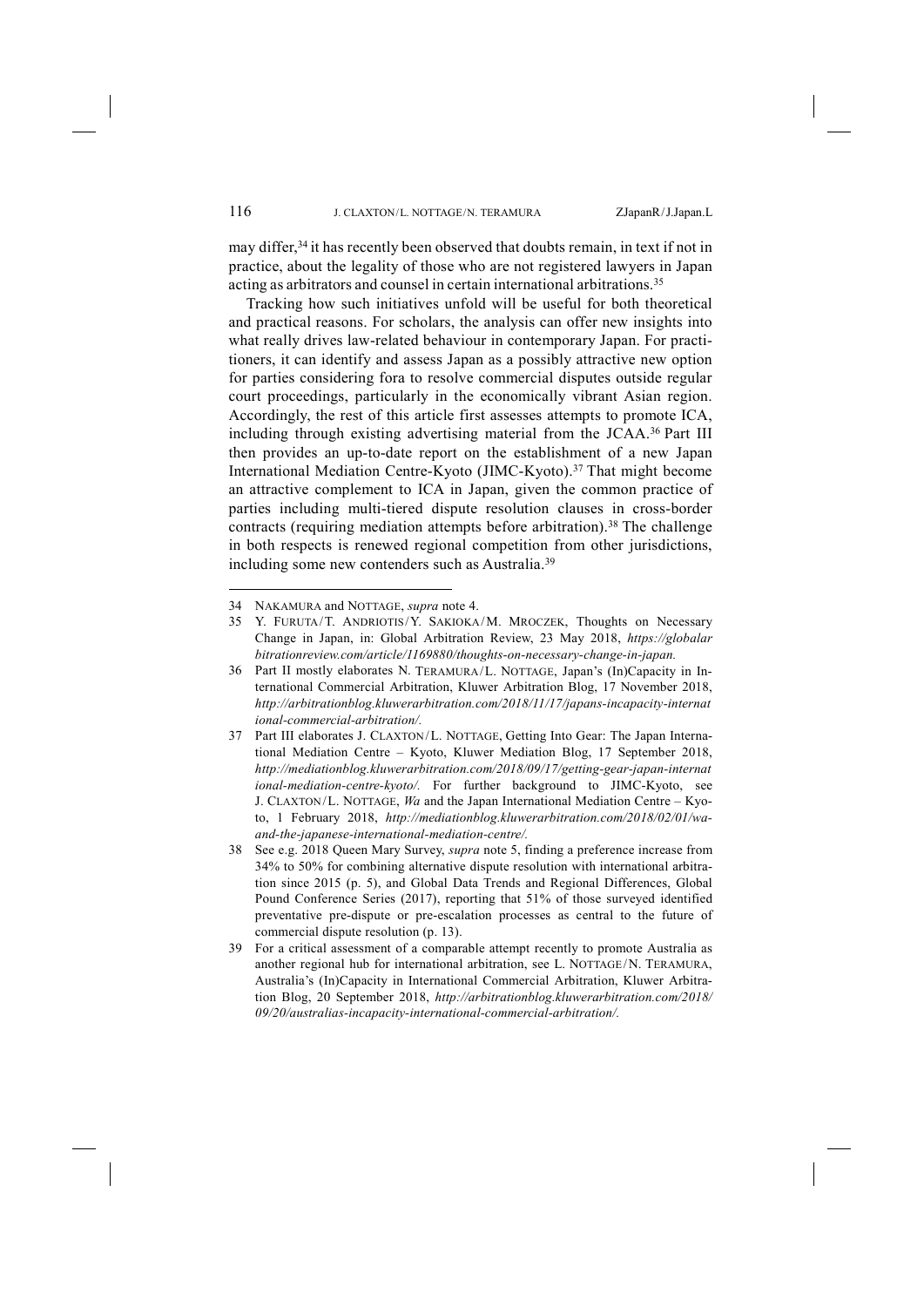-

#### II. ASSESSING JAPAN'S (IN)CAPACITY IN INTERNATIONAL ARBITRATION

Japan has a long-recorded history of seeking to avoid open confrontation and to resolve disputes amicably, but this has not yet translated into resolving many disputes out of court through binding decisions of arbitrators. In the early 7th century, Japan codified Confucian and Buddhist approaches to governing in Prince Shotoku's Constitution, whose first article provides that "[h]armony should be valued, and quarrels should be avoided".40 From the 17th century, after lengthy political machinations and some bloody conflicts<sup>41</sup> to restore and maintain more centralised control over the country, the Tokugawa Shogunate implemented a "didactic" style of mediation that aimed to (re)educate all involved through agreed settlements.<sup>42</sup>

After modern Japan re-opened to the world in the mid-19<sup>th</sup> century, mediation schemes were introduced to resolve socio-economic and potentially politically controversial issues, such as farm tenancy claims that started to generate growing numbers of court filings from the early  $20<sup>th</sup>$  century.<sup>43</sup> After World War II, government-supported mediation schemes were also introduced in the wake of litigation over environmental pollution and other major social issues.44 Court-annexed mediation also endured for civil disputes more broadly,45 following a more "evaluative" style as well, but with perhaps greater reference to legal norms by the mediators (including *bengoshi* lawyers or other legally-trained third-party neutrals, with career judges). An even more legalistic style of mediation, despite government funding, similarly characterises the scheme set up to mediate mass claims against the Tokyo Electric Power Company after the 2011 tsunami and consequent nuclear plant meltdown.46

These types of schemes, along with the growing efficiency of Japan's civil litigation system anyway, have hampered efforts to develop privatelysupplied dispute resolution services. In particular, Japanese firms have not regarded international arbitration as an indispensable conflict resolution

<sup>40</sup> H. BLOCKER/ C. STARLING, Japanese Philosophy (Albany 2001) 37.

<sup>41</sup> See e.g. J. DOUGILL, In Search of Japan's Hidden Christians: A Story of Suppression, Secrecy and Survival (Clarendon 2015).

<sup>42</sup> D. HENDERSON, Conciliation and Japanese Law: Tokugawa and Modern (Seattle 1965).

<sup>43</sup> D. VANOVERBEKE, Community and State in the Japanese Farm Village, Farm Tenancy Conciliation (1924–1938) (Leuven 2004).

<sup>44</sup> F. UPHAM, Law and Social Change in Postwar Japan (Cambridge 1989).

<sup>45</sup> S. KAKIUCHI, Regulation of Dispute Resolution in Japan: Alternative Dispute Resolution and its Background, in: Steffek/ Unberath (eds.), Regulating Dispute Resolution (Oxford 2013) 269.

<sup>46</sup> J. RHEUBEN/ L. NOTTAGE, Now that the (Radioactive) Dust Has Settled: Resolution of Claims from the Fukushima Nuclear Disaster, Asian Dispute Review (2013) 126.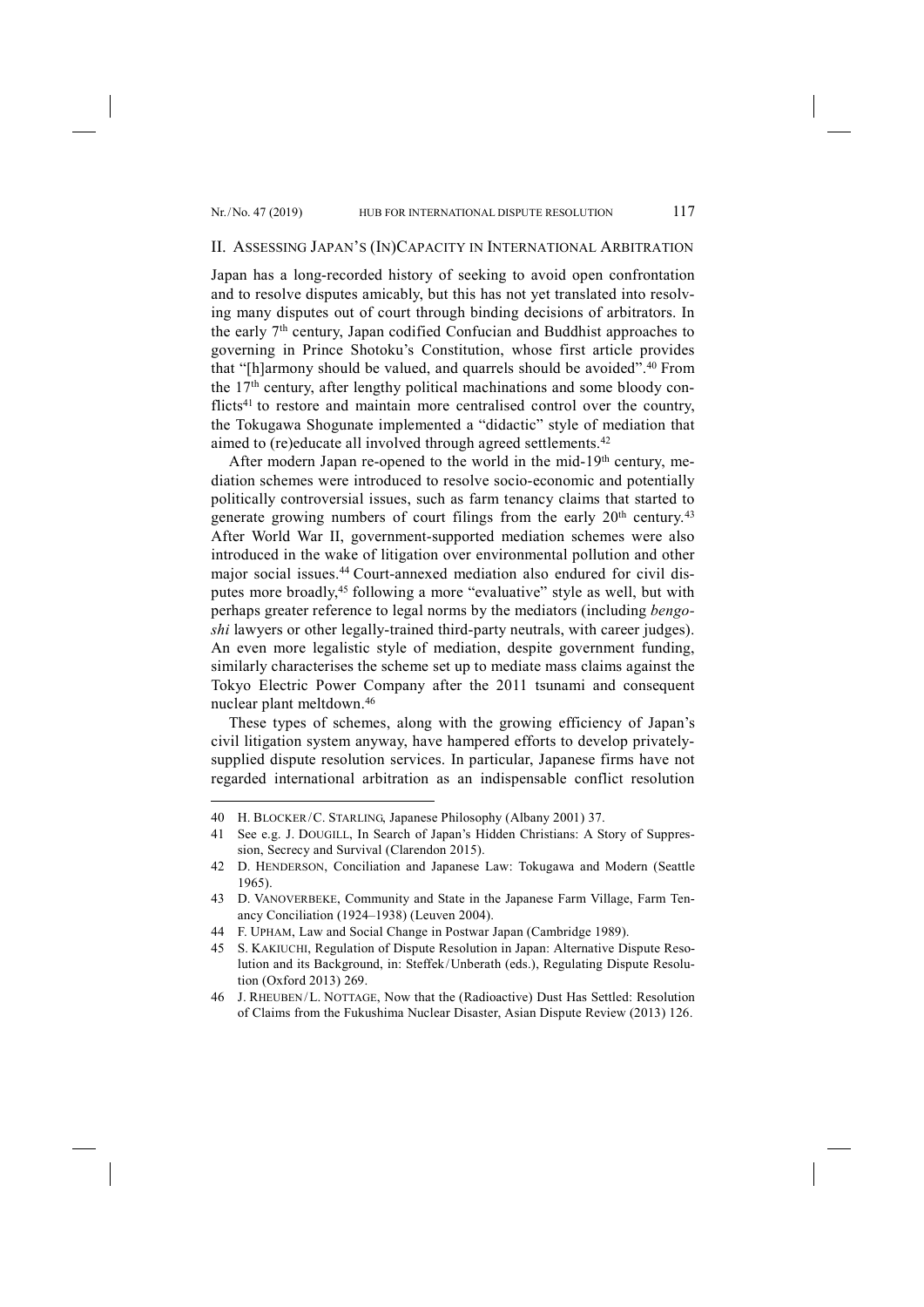mechanism. <sup>47</sup> Their understanding of dispute resolution may be summarised as: first, negotiation; second, mediation (but court-annexed); third, litigation; and, fourth, arbitration (if the firms in question know it exists, but many business people and even some Japanese legal practitioners do not realise that arbitration is a viable choice).48 In short, the use of ICA is still not salient in Japanese business and legal practice.

However, it is too hasty to conclude that the Japanese government has not promoted "Japanese" ICA in and out of the country. The Ministry of Economy, Trade and Industry (METI) has played a key role over many decades in trying to develop the Japanese arbitration industry.49 The METI has long supported the JCAA, the dominant and leading arbitration institution in the country, notably by providing former senior officials to serve as JCAA Presidents.<sup>50</sup>

Unfortunately, the JCAA has largely missed out on the boom in ICA across the wider Asian region particularly over the last  $10-15$  years.<sup>51</sup> Despite modern Rules (updated in 2015, but more dramatically in 2019), fee structures and personnel, the JCAA has attracted only 12–27 new case filings annually over 2007–2018. <sup>52</sup> This caseload is very low compared to its counterparts in China, Hong Kong, Singapore<sup>53</sup> and even recently Malaysia

<sup>47</sup> Y. HAYAKAWA, *Nihon ni okeru chūsai no rekishiteki isō* [Historical Aspects of Arbitration in Japan], Hōritsu Jihō 87 (2015) 19.

<sup>48</sup> S. KISA/ S. MIYAZAWA/ T. SATŌ/ S. KAWASHIMA/ N. MIZUTANI/ K. KAMIISHI, *Tekisuto-bukku gendai shihō* [A textbook on the Present-Day Judiciary] (6<sup>th</sup> ed., Tōkyō 2015) 40.

<sup>49</sup> Its jurisdiction ranges from sectors where Japanese firms have long become globally competitive (such as the automotive and electronics industries) to sectors dominated by small- and medium-sized enterprises (SMEs). See METI Agencies, *http:// www.meti.go.jp/english/aboutmeti/agencies/index.html.*

<sup>50</sup> Y. TANIGUCHI, *Intabyū: Shinsetsu sareta shingapōru kokusai shōji saiban-sho hanji ni erabareta sono haikei* [Interview: The Background of being Appointed as a Judge of the Newly Established Singapore International Commercial Court], The Lawyers (March 2015) 22.

<sup>51</sup> T. YOKOYAMA, Arbitration in Japan: Next Chapter, International Law Quarterly (XXXIV) 2 (2018) 18; H. TEZUKA/ Y. MAEDA, *Ajia chūsai no tenkai to nihon* [Development of Arbitration in Asia, and Japan], Hōritsu Jihō 87(4) (2015) 13–18.

<sup>52</sup> Based on statistics provided by the JCAA to the authors. For JCAA's Arbitration Rules, see *http://www.jcaa.or.jp/e/arbitration/rules.html.* The three sets of Rules available since 2019, especially the innovative new "Integrative Rules" aimed at controlling arbitration costs, appear to be a response to the LDP policy push mentioned in Part I and subsequent developments outlined below. See generally D. GILMORE/J. RIBEIRO/S. BEER/B. JOLLEY, New 2019 JCAA Rules: Is Three a Crowd? *http://arbitrationblog.kluwerarbitration.com/2019/02/08/new-2019-jcaarules-is-three-a-crowd/.*

<sup>53</sup> 2018 Queen Mary Survey, *supra* note 5, 13.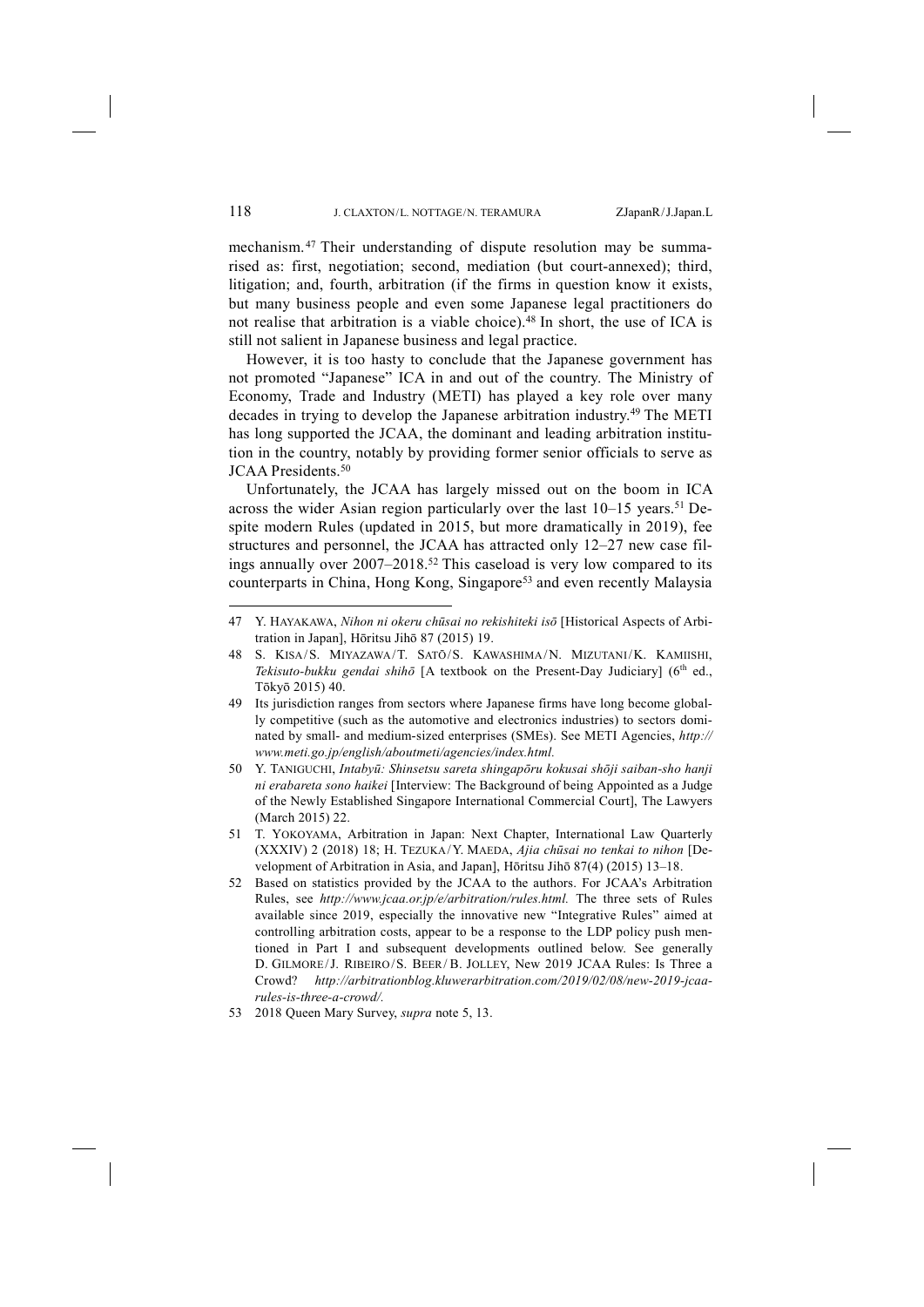$(AIAC)^{54}$  and Korea (KCAB).<sup>55</sup> The JCAA's limited visibility in the global arbitration market is attributable to its (so far largely) fruitless struggle to shake off a reputation abroad as being Japan-focused that partly derives from the fact that almost all its cases involve at least one Japanese party<sup>56</sup> but also the nature of the appointment of its Presidents.<sup>57</sup> Another cause of the limited visibility is the fact that the JCAA lacks credibility for Japanese SMEs and even large Japanese companies seeking to include it in cross-border contracts as the arbitral venue.<sup>58</sup> To put it bluntly, the "Japanese" ICA business has failed to gain not only international but also domestic users.

Given such circumstances, it is understandable that the Japanese government embarked on a new program to shore up the flagging Japanese arbitration scene. In June 2017, the Cabinet of Japan approved the 'Basic Policy on Economic and Fiscal Management and Reform 2017'.<sup>59</sup> This has led to the establishment of the Japan International Dispute Resolution Center Osaka (JIDRC-Osaka) $60$  on 1 May 2018, and the opening of the International Arbitration Center in Tōkyō (IACT)<sup>61</sup> on 1 September 2018. The former does not provide arbitration services but offers reasonably-priced and conveniently-located specialist facilities for international arbitration hearings and other forms of ADR.<sup>62</sup> The latter is the first Asian international arbitration body specialised in intellectual property disputes.<sup>63</sup>

Those new attempts are part of an inter-ministerial initiative to enhance Japan's status as an international dispute resolution centre. The Justice,

<sup>54</sup> AIAC, CIPAA Conference 2018 – Sharing Solutions (7 May 2018) 11–12, *https:// www.aiac.world/wp-content/uploads/2018/CIPAA%20Report%202018.pdf.*

<sup>55</sup> S. Y. KIM/A. WHITE, Arbitration Procedures and Practice in South Korea: Overview, 1, *https://uk.practicallaw.thomsonreuters.com/8-381-2907?transitionType=De fault&contextData=(sc.Default)&firstPage=true&comp=pluk&bhcp=1.*

<sup>56</sup> TEZUKA/ MAEDA, *supra* note 51, 13.

<sup>57</sup> See generally C. JONES, The Influence of Amakudari on the Japanese Legal System, ZJapanR/J.Japan.L. 40 (2015) 1.

<sup>58</sup> T. NAKAMURA, *Nihon no chūsai no kore kara* [Future of International Arbitration in Japan], in: Miki/ Tezuka/ Hironaka (eds.), *Kokusai chūsai to kigyō senryaku* [International Arbitration and Corporate Strategy], (Tōkyō 2014) 492.

<sup>59</sup> *https://www.cas.go.jp/jp/seisaku/kokusai\_chusai/kanjikai/dai1/gijisidai.pdf.*

<sup>60</sup> *http://www.idrc.jp/index\_en.html.*

<sup>61</sup> *https://www.iactokyo.com/.*

<sup>62</sup> T. ETO, Japan Plays Catch-up in the International Arbitration Market, Nikkei Asian Review, 9 November 2018, *https://asia.nikkei.com/Business/Business-Trends/Japan -plays-catch-up-in-the-international-arbitration-market2?fbclid=IwAR3YedGwTWZ eFlSqruIIGionfFNQLk4GTTiMY6iJzG4Sc1AD2OzjNwsF9N0.*

<sup>63</sup> Asia's First Patent Arbitration Hub to Open in Tokyo, Nikkei Asian Review, 28 June 2018, *https://asia.nikkei.com/Business/Business-Trends/Asia-s-first-patent-arbitrati on-hub-to-open-in-Tokyo.*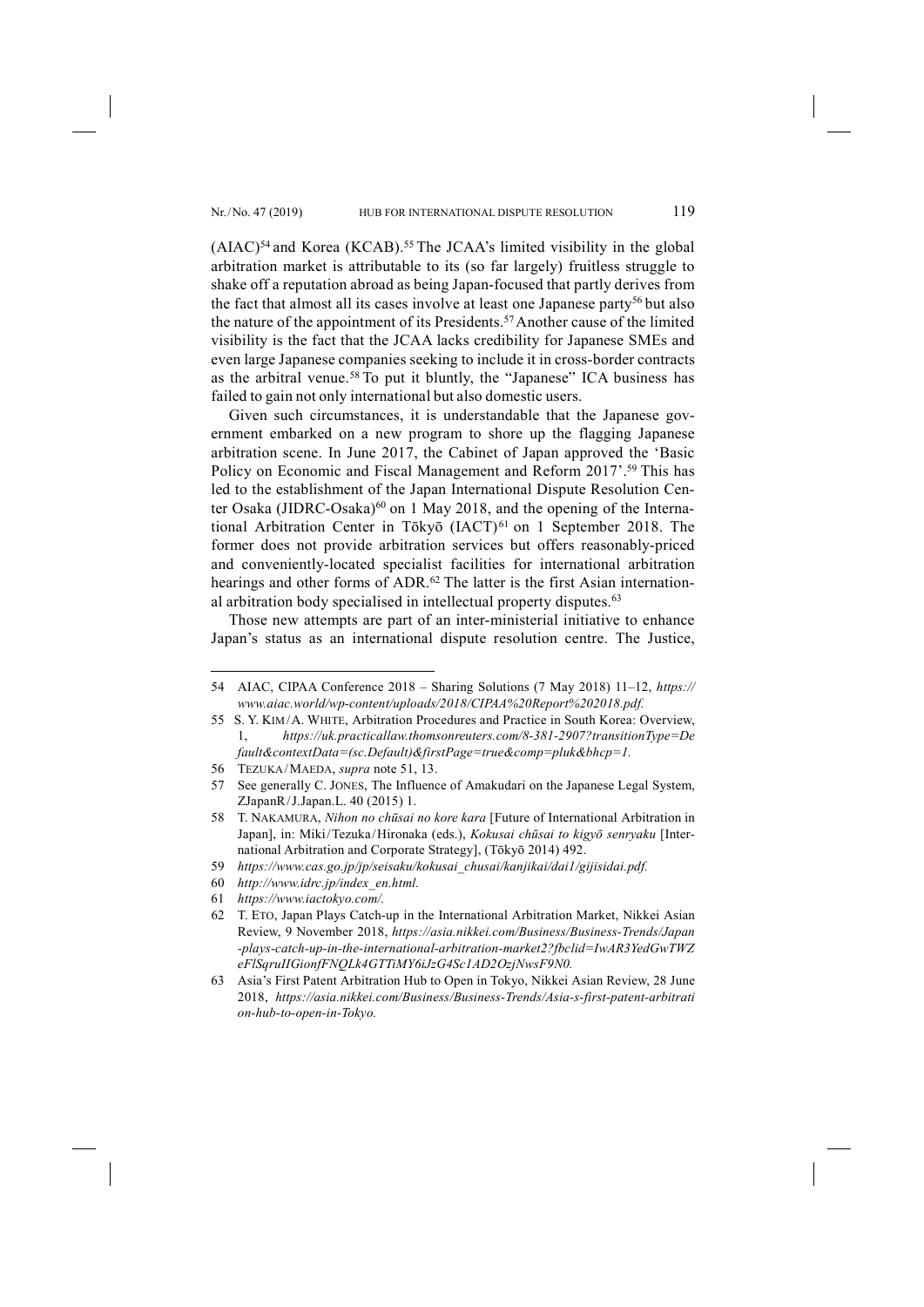Sports, Trade and Transportation ministries in Japan are discussing how they should promote Japan in English as a seat for ICA.64 Although their main plan is to strategically advertise Japanese ICA to the country and the rest of the world,<sup>65</sup> it is unclear whether they have adequate knowledge about the current position of Japan in the global ICA market. Without sufficient understanding, the government will not be able to promote Japan as an arbitration hub effectively. While their idea is to promote the country as a new attractive venue, can Japan still catch up with other competitors, or are they being too optimistic? A preliminary assessment can be attempted by explaining how the JCAA, as a core part of Japan's arbitration scene, has perceived and projected Japan as a viable seat for ICA. Hence, it is worth evaluating the JCAA's perception of ICA in Japan.

*1. Japan's ICA Capacity*

The JCAA earlier published a pamphlet entitled "Responding to the needs of international business: A guide to international commercial arbitration in Japan" ("JCAA pamphlet").<sup>66</sup> It argues for Japan as a compelling arbitration forum mainly because of a revised Japanese Arbitration Law and a modern Japan that is "energetic yet refined, fully wired but also enticing: […] where fast-paced international business mixes seamlessly with a cultural yearning to seek consensus amid traditional notions of fair play".67

Regarding arbitration law, the JCAA pamphlet mentions:

- a global standard (the Japanese Arbitration Law was introduced in 2004 based on the 1985 UNCITRAL Model Law);
- party autonomy;

- court assistance and minimal interference;68
- representation by foreign legal counsel (registration is unnecessary to represent clients in ICA cases seated in Japan);
- the New York Convention (Japan was an early signatory and the Arbitration Law is in line with the treaty).

<sup>64</sup> CABINET SECRETARIAT, *Kokusai chūsai no kasseika ni mukete kangaerareru seisaku (chūkan torimatome)* [Policy Proposals for Promoting International Commercial Arbitration (Interim Report] (2018) *https://www.cas.go.jp/jp/seisaku/kokusai\_chu sai/pdf/honbun.pdf.*

<sup>65</sup> CABINET SECRETARIAT, *supra* note 64, 5–7.

<sup>66</sup> Available at *http://www.jcaa.or.jp/e/arbitration/docs/brochure.pdf.*

<sup>67</sup> JCAA Pamphlet, *supra* note 66, 1.

<sup>68</sup> JCAA Pamphlet, *supra* note 66, 2 ("Court intervention in arbitral proceedings is prohibited under the […] Arbitration Law except in specifically defined circumstances. Instead, courts play a supporting role, rendering valuable assistance by appointing arbitrators, serving notice or taking evidence").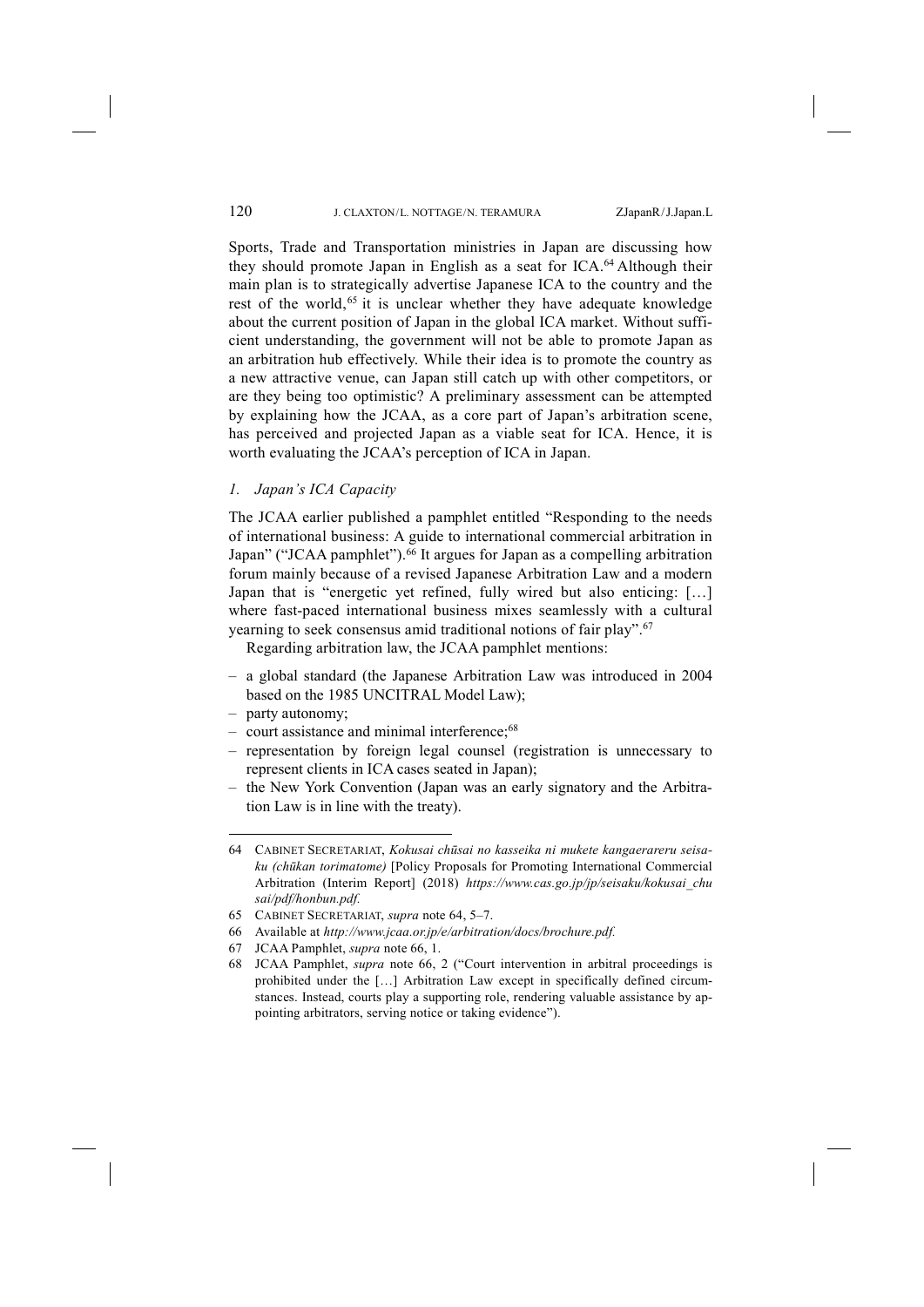The first point might surprise some readers as a selling point because Japan was quite late in Asia to adopt the 1985 Model Law, and the Japanese Arbitration Law has still not officially adopted any of the 2006 amendments to the Model Law. However, most Model Law jurisdictions have not adhered to the amendments either, $69$  so it could be argued that they do not yet constitute a "global standard". Moreover, the Japanese Arbitration Law is partly based on UNCITRAL's deliberations resulting in the 2006 amendments.<sup>70</sup>

As for the attraction of a "modern" Japan, the JCAA pamphlet claims:

- an advanced nation ("Japan possesses all the facets necessary for reliable and effective resolution of commercial disputes by arbitration $T(1)$ ;
- good communications and transport connections;
- a business and financial hub (especially around Tōkyō); and
- cultural benefits ("equality before the law and fair play are highly valued norms of Japan's democratic society"72).

The pamphlet's authors may have been too modest, an enduring trait of Japanese culture, as there are further advantages for choosing Japan as the seat for ICA. Parties can now find Japanese and non-Japanese expert arbitrators based in Tōkyō (and even Ōsaka or Seoul, both not far away), as well as some ICA specialisation among law firms and lawyers (*bengo-shi* and *gaikoku jimu bengo-shi*).73 Japanese arbitration institutions also have strong connections with internationally well-known arbitrators from various jurisdictions.<sup>74</sup> In addition, as introduced above, the country has new arbitration centres and support facilities established under the Japanese government's recent pro-arbitration policy. Finally, Japan lies in Asia, although Japan is no longer "the largest economy in the world's most dynamic re-

<sup>69</sup> UNCITRAL, Status: UNCITRAL Model Law on International Commercial Arbitration (1985), with amendments as adopted in 2006, *http://www.uncitral.org/un citral/en/uncitral\_texts/arbitration/1985Model\_arbitration\_status.html.*

<sup>70</sup> K. MIKI/ K. YAMAMOTO, *Shin chūsai-hō no riron to jitsumu* [Theory and Practice of the NewArbitrationAct] (Tōkyō 2006) 10; TERAMURA/ NOTTAGE, *supra* note 30, 90.

<sup>71</sup> JCAA Pamphlet, *supra* note 66, 8.

<sup>72</sup> JCAA Pamphlet, *supra* note 66, 9.

<sup>73</sup> See, for example, Who's Who Legal, *http://whoswholegal.com/search/results/? bSubmitted=true&sFirstName=&sLastName=&sFirmName=&nSearchArea=20& bHasEditions=true&nSubEdition=0&bHasTypes=true&nWebType=0&nSearchCou ntry=300&ncountrytotal=94&searchsubmit.*

<sup>74</sup> JCAA, List of Arbitrators and Mediators (Non-Japanese) Who Have Conducted JCAA Arbitration and/or Mediation Cases Filed Since 1 January 1998, *http://www. jcaa.or.jp/arbitration/0f72fa02e07016f1f51376a89f50cecb8fc406ad.xlsx.*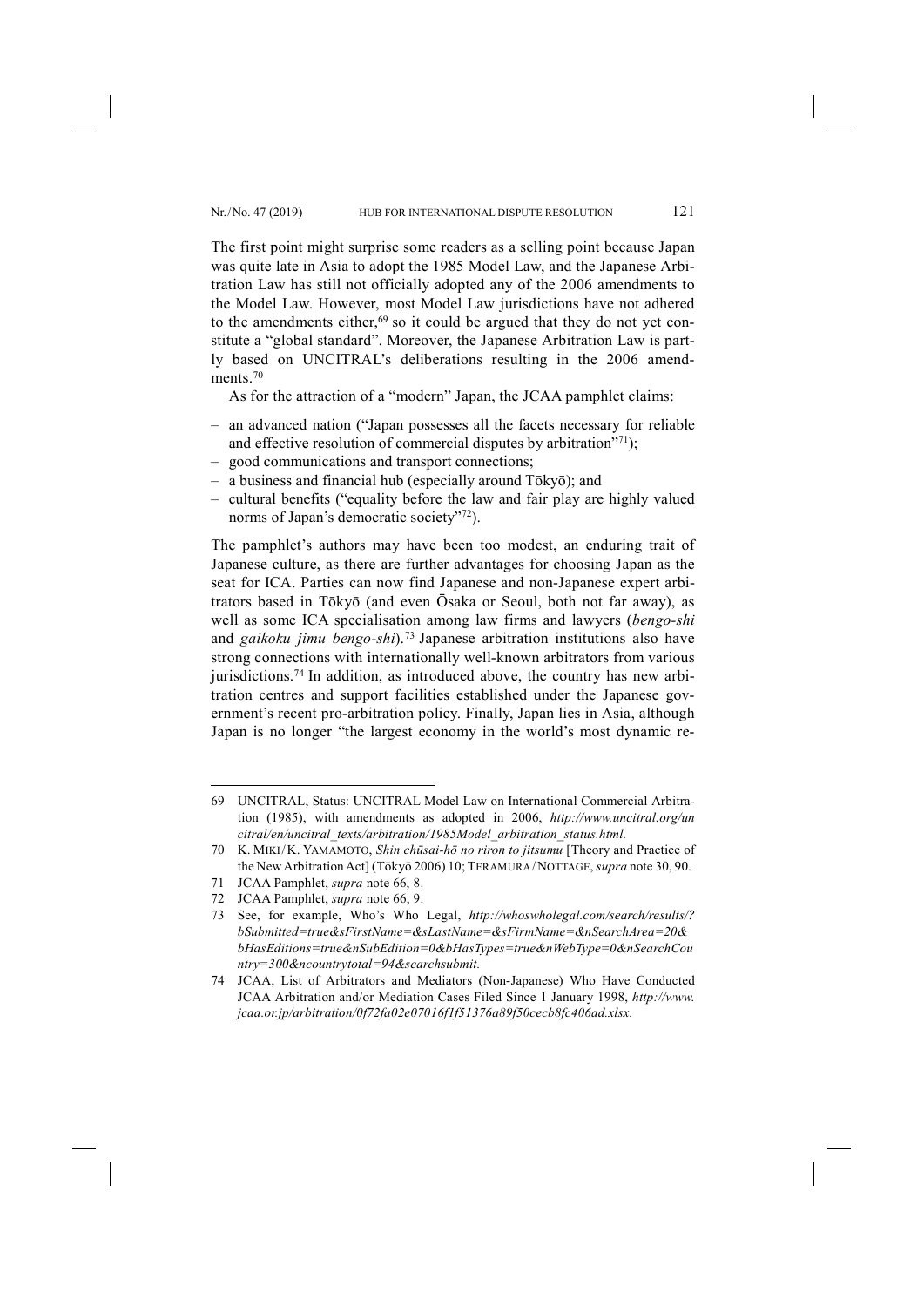gion".75 Japan's political and economic environment has also been stable particularly in recent years, although it is necessary to monitor the Trump government's unpredictable trade and diplomatic strategies.76

## *2. Japan's ICA Incapacity*

Nonetheless, such advantages need to be weighed against some downsides. The most serious immediate challenge for promoting Japanese ICA is probably still a relative paucity of arbitrators based in Japan who are able to confidently handle arbitration cases in English.<sup>77</sup> Although the Japanese arbitration community has maintained a pool of good-quality arbitrators and attorneys who are fluent in the language, their total numbers remain low.

While the Japanese government and legal profession are aware of this situation and have tried to improve it,78 their commitment has sometimes come into question. A recent example is the "Opening Ceremony for JIDRC-Osaka", billed as "The Future of International Arbitration in Japan" but conducted in Japanese instead of English.<sup>79</sup> To really establish Japan as a new international ADR hub,<sup>80</sup> it seems important to create opportunities to expose local practitioners to legal English and to engage in the lingua franca of contemporary ICA.81

Another challenge for seating ICA in Japan is the country's geographical inconvenience. Although certainly not as remote as Australia, for example,82 Japan is on the outskirts of Asia. Tōkyō is one of the world's leading megalopolises, but the city itself is distant from other major Asian economic centres: seven hours from Singapore; four hours from Hong Kong; three hours from Taipei, Shanghai and Beijing. Tōkyō might be an appealing arbitration venue for companies doing business in the city itself or around Japan. But other parties, especially Asian corporations with no strong business interests there, will probably continue to favour the very popular regional arbitration venues like Singapore and Hong Kong.83

<sup>75</sup> JCAA Pamphlet, *supra* note 66, 1.

<sup>76</sup> See further N. TERAMURA, Australian Perspectives on International Commercial Dispute Resolution for the 21st Century: A Symposium, ACICA Review (June 2018) 38.

<sup>77</sup> TANIGUCHI, *supra* note 50, 22.

<sup>78</sup> CABINET SECRETARIAT, *supra* note 64, 2–3.

<sup>79</sup> *http://arbitrators.jp/wp-content/uploads/180426\_openingceremony.pdf.*

<sup>80</sup> N. TERAMURA, Japan – The Next Arbitration Shangri-La?, Japanese Law and the Asia-Pacific, 5 October 2017, *http://blogs.usyd.edu.au/japaneselaw/2017/10/guest\_ blog\_japan\_shangrila.html.*

<sup>81</sup> ICC Statistical Report (Language of Awards), *supra* note 29.

<sup>82</sup> NOTTAGE/ TERAMURA, *supra* note 39.

<sup>83</sup> 2018 Queen Mary Survey, *supra* note 5, 9.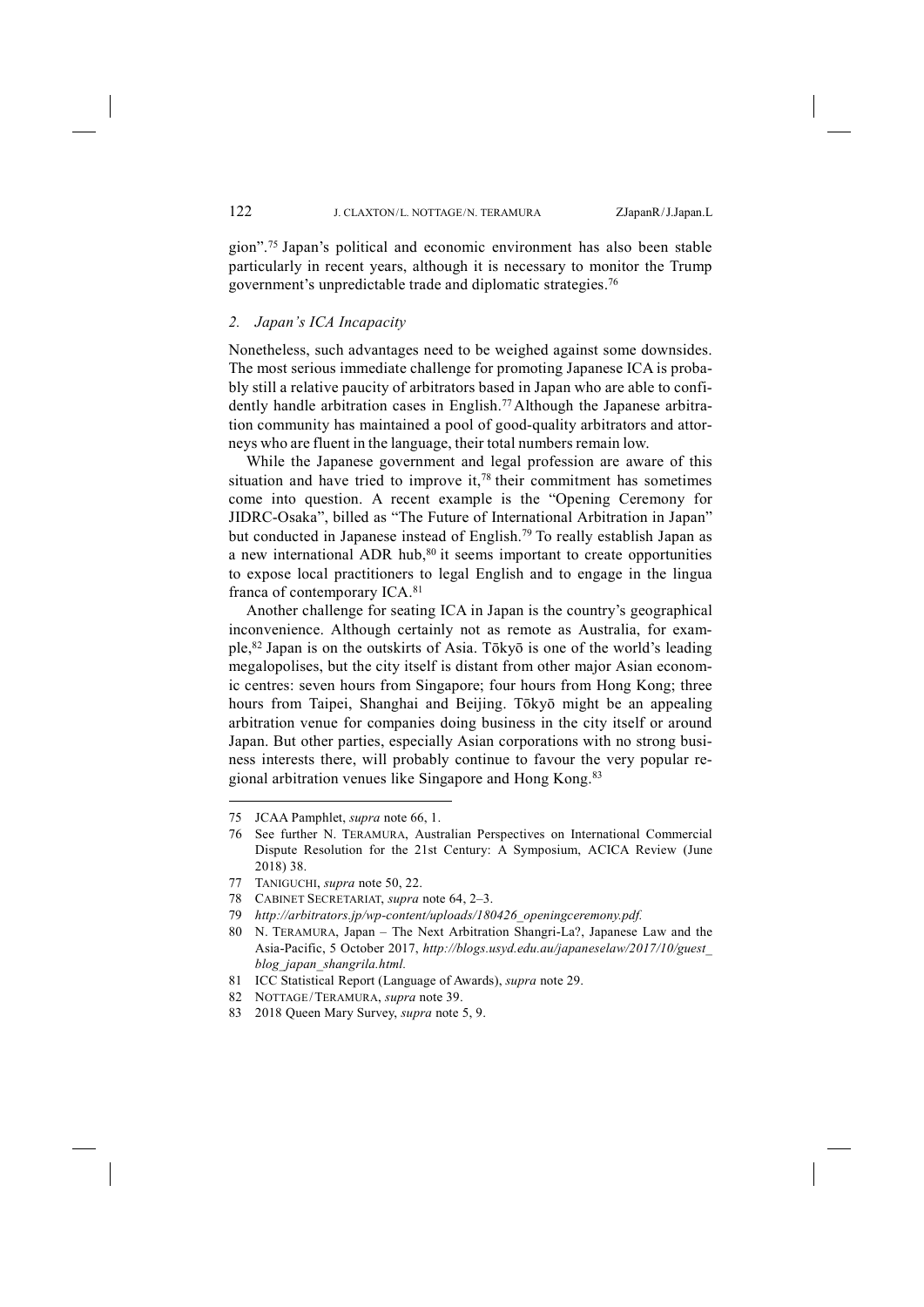One way to overcome the geographical disadvantage is to develop a niche marketing approach. The establishment of the IACT is a promising experiment, although there is a risk of impeding a critical mass in ICA caseload and the development of a consistent "Japan" brand. (The caseload is already split between the JCAA and TOMAC, and a "JIDRC-Tokyo" facility is also envisaged "in the very near future".<sup>84</sup>) There is also still scope to focus on disputes between parties in the Americas or along the "Belt and Road" where Chinese investors are involved in multi-national consortia. Moreover, e-arbitrations would be helpful to combat geographical inconvenience. Yet few Japanese arbitration institutions (even IACT) seem to be interested in developing online arbitration platforms yet.

A final difficulty relates to the putative "cultural yearning to seek consensus". <sup>85</sup> Given world-wide concerns about the costs, delays and overformalisation of ICA, can this be niche-marketed as a positive? This might be done for example by emphasising the Arbitration Law's nod to Arb-Med, its practice notably in JCAA arbitrations, and the JCAA's novel "Interactive Arbitration Rules" added in 2019. <sup>86</sup> Or does the persistence of such concerns show that it is implausible to compete on price, given the information asymmetries in the ICA "market" (on the demand side) and the growth of large law firms even in Asia (on the supply side)?<sup>87</sup> Is the attraction of consensus even cultural (as opposed to economic), or changing (alongside at least some aspects of Japan's wider legal order)? Or is it something best addressed in separate international mediation proceedings and institutions, like the JIMC-Kyoto?

#### III. THE JAPAN INTERNATIONAL MEDIATION CENTRE IN KYŌTO

As mentioned at the outset of Part II above, the long tradition of courtannexed and government-supported mediation schemes coupled with the general efficiency of Japanese court proceedings has hampered the emer-

<sup>84</sup> *http://www.idrc.jp/index\_en.html.*

<sup>85</sup> JCAA Pamphlet, *supra* note 66, 1.

<sup>86</sup> Articles 48 and 56 of the JCAA's Interactive Rules require the tribunal to summarise key issues and party submissions, and later give its preliminary views before deciding whether to hold hearings to examine witnesses, in writing to all parties: see Gilmore et al*,* supra n. 52. On earlier empirical data regarding instead ex parte or caucus-style Arb-Med practice in the JCAA, engaging with statistics analysed by Prof. Tetsuya Nakamura, see L. NOTTAGE, Arb-Med and New International Commercial Mediation Rules in Japan, Japanese Law and the Asia-Pacific, 24 July 2009, *http://blogs.usyd.edu.au/japaneselaw/2009/07/arbmed\_and\_new\_internation al\_c\_1.html,*

<sup>87</sup> NOTTAGE, *supra* note 23.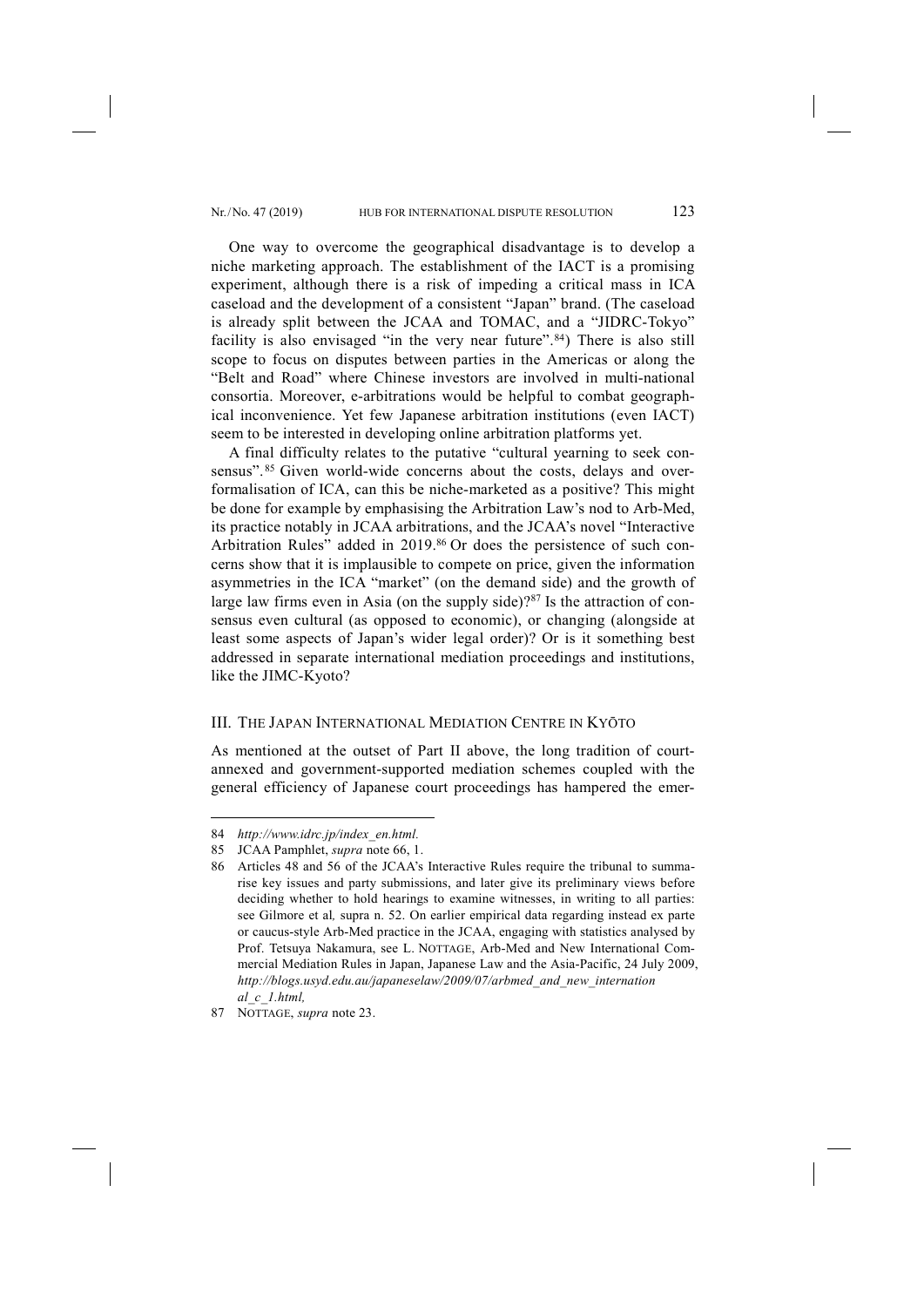gence of privately-supported dispute resolution services. This is true of mediation as well as arbitration services. Mediation by commercial suppliers has not grown as strongly as in countries like Australia,<sup>88</sup> where developments have often run the other way: the popularity of privately-supplied mediation has tended to prompt reforms to court-annexed mediation. <sup>89</sup> Privately-supplied mediation services have not expanded much despite for example an enactment in 2004 offering advantages for mediation bodies that obtain government certification.90 Nonetheless, the LDP initiative in mid-2017 created momentum to develop the JIMC-Kyoto, which formally commenced operations from November 2018.

Interestingly, the original idea can be traced back to a mediation seminar held already in 2015, where discussants had considered the importance of an attractive location and other environmental influences on achieving successful settlements. Participants had agreed that Kyōto would be a particularly attractive place for international mediation. The capital of Japan for more than a millennium, Kyōto remains known for its traditional architecture and peaceful atmosphere including religious monuments, teahouses, and gardens. Logistically speaking, as a popular tourist destination, the city also has reliable transportation (lying two hours by bullet train from Tōkyō), hotels and other services.

The JIMC-Kyoto will also begin operations at a time when international commercial mediation is receiving greater attention and support. <sup>91</sup> This includes reported increases in demand for international mediation<sup>92</sup> and the

<sup>88</sup> See e.g. L. BOULLE/ R. FIELD, Mediation in Australia (Sydney 2018).

<sup>89</sup> See generally S. ALI, Court Mediation Reform: Efficiency, Confidence and Perceptions of Justice (Cheltenham 2018).

<sup>90</sup> A. YAMADA, ADR in Japan: Does The New Law Liberalize ADR From Historical Shackles or Legalize It?, Contemporary Asia Arbitration Journal 2 (2009) 1. Many bodies have registered but few seem to have significant or strongly growing caseloads. The total number of mediation case filings across all certified ADR organisations in Japan has stabilised around 1000 cases each year since 2010, see *http://www.moj.go.jp/KANBOU/ADR/images/kensu.pdf.* We thank Prof. Moritz Bälz for this reference.

<sup>91</sup> See e.g. E. CHUA, Feel the Earth Move – Shifts in the International Dispute Resolution Landscape, Kluwer Mediation Blog, 14 August 2018, *http://mediationblog. kluwerarbitration.com/2018/08/14/feel-earth-move-shifts-international-dispute-reso lution-landscape* detailing a United Nations Commission on International Trade Law (UNCITRAL) conference dedicated, in part, to the rise in mediation.

<sup>92</sup> International Mediation & ADR Survey, Census of Conflict Management and Stakeholder Trends, International Mediation Institute (IMI) (2016) 5, found that across the globe the interest in international mediation is growing and business advisors, and that potential users understand mediation better.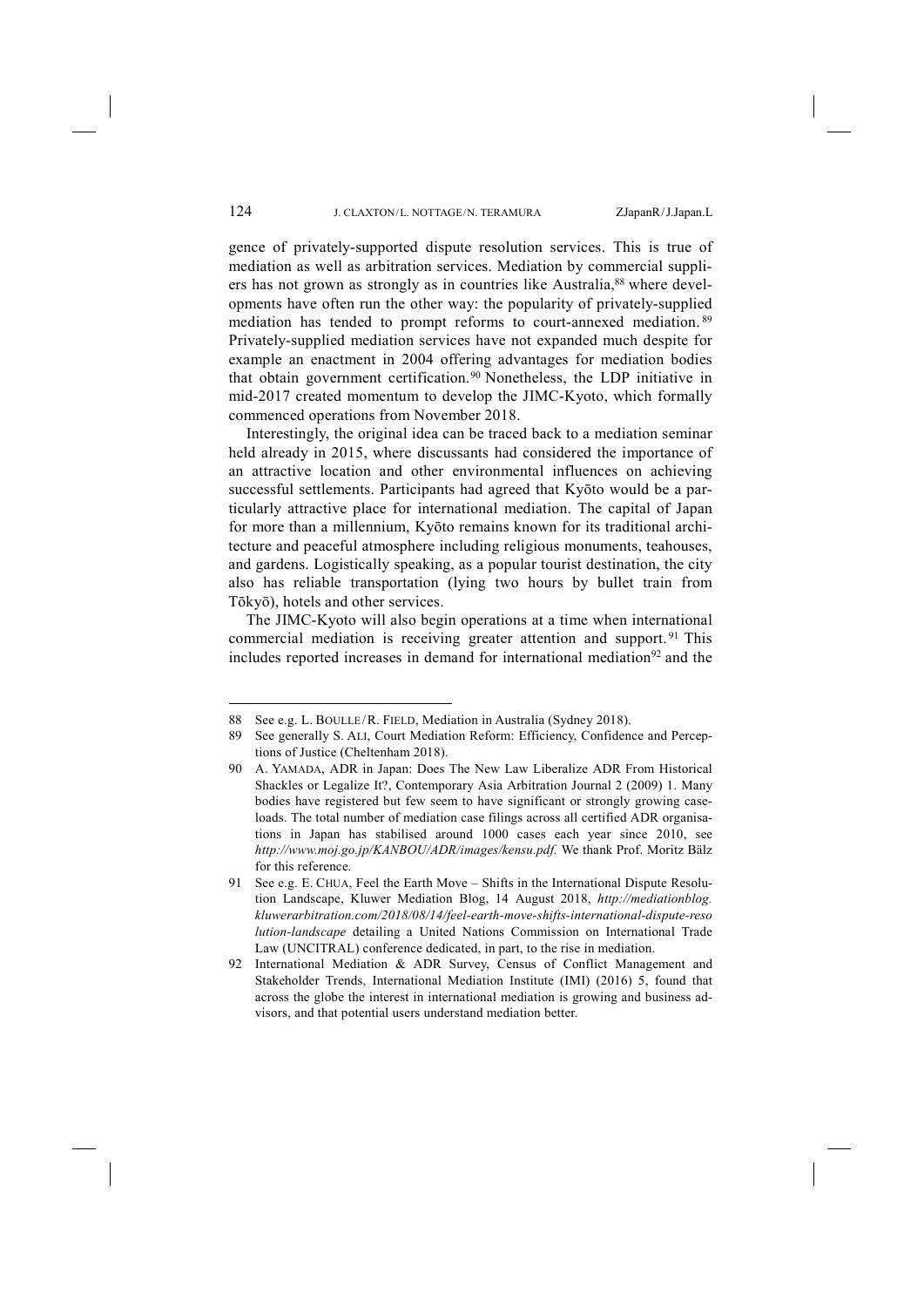use of mediation,  $93$  as well as initiatives to promote mediation to greater effect in certain sectors (such as investor-state mediation).<sup>94</sup>

Meanwhile, there is some progress towards closing the enforcement gap between international mediation and international arbitration. UNCITRAL has finalized the 'Singapore Mediation Convention' for the enforcement of international commercial settlement agreements resulting from mediation,<sup>95</sup> as well as related amendments to its Model Law on International Commercial Conciliation<sup>96</sup>

### *1. Establishment and Structure of the JIMC-Kyoto*

The JIMC-Kyoto initiative is closely linked with the Japan Association of Arbitrators (JAA), a non-profit organization originally established to provide training to arbitrators and to promote alternative dispute resolution. A working group of 10 to 15 JAA members comprising academics, lawyers, in-house counsel, and businesses leaders began meeting in 2017 to iron out the details. The majority of the participants are Japanese, but a few foreigners have been attending the sessions. The committee has plans for the Centre to offer various support services to international commercial mediations including proposing and appointing mediators, providing facilities for ad hoc mediations, and administering mediations under the JIMC-Kyoto mediation rules.

### *a) The JIMC-Kyoto Secretariat*

-

The JIMC-Kyoto Secretariat will comprise a small number of lawyers and assistants employed part time who will coordinate their hours with the case flow. Daily operations will be managed by a Secretary-General who will be

<sup>93</sup> See e.g. The Eighth Mediation Audit, Centre for Effective Dispute Resolution (CEDR) (2018), reporting a 20% increase in commercial mediation in the United Kingdom since 2016 (at 3).

<sup>94</sup> ICSID has proposed draft mediation rules as a new option under its Additional Facility Rules. For a preliminary assessment, see A. UBILAVA/L. NOTTAGE, ICSID's New Mediation Rules: A Small but Positive Step Forward, Erga Omnes – The SCIL Blog, 11 September 2018, *http://blogs.usyd.edu.au/erga-omnes/2018/09/ icsids\_new\_mediation\_rules.html* . ICSID, together with CEDR, the IMI and the International Energy Charter secretariat, has also been offering investor-state mediation training sessions globally.

<sup>95</sup> T. SCHNABEL, The Singapore Convention on Mediation: A Framework for the Cross-Border Recognition and Enforcement of Mediated Settlements (18 September 2018), *https://ssrn.com/abstract=3239527.*

<sup>96</sup> Settlement of commercial disputes, International commercial mediation: draft model law on international commercial mediation and international settlement agreements resulting from mediation, Note by the Secretariat UN Doc A/CN.9/943 (2 March 2018) 9–13, *http://undocs.org/A/CN.9/943.*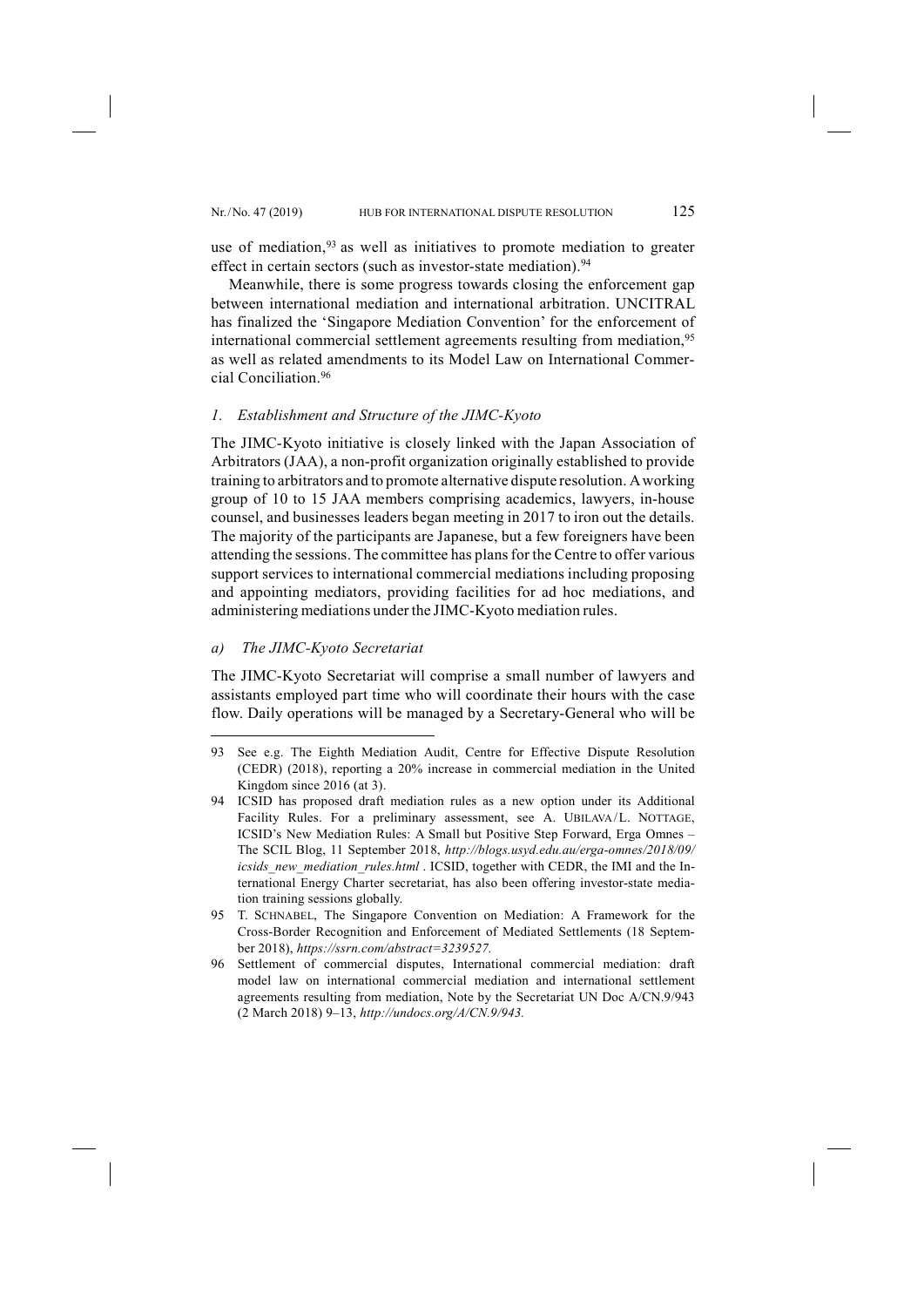assisted by a committee whose members will be subdivided into smaller working groups having responsibility for different spheres of operations including panel membership, marketing, and education.

The JIMC-Kyoto's operations will be based in the peaceful main campus of Dōshisha University in central Kyōto. Its postgraduate Law School, established in 2004 as another aspect of justice system reforms in Japan,<sup>97</sup> will provide facilities including rooms for the parties and mediation proceedings, equipped with interpretation booths. The fees for the use of these facilities will be included in a lodging or administration fee paid to the centre by parties to mediations.

#### *b) The JIMC-Kyoto Mediation Rules*

The working group has prepared draft mediation rules, not yet public, that have familiar modern features. They provide, for example, that mediation may be instituted either with or without prior party agreement,<sup>98</sup> that the Centre will appoint mediators for parties on request,<sup>99</sup> and that the choice of mediator is not limited to the JIMC-Kyoto panel of mediators.

While the rules also clarify how mediation will relate to parallel dispute proceedings, they stop short of providing for hybrid procedures,100 and they do not provide for mediators acting as arbitrators.101 Similarly, the rules do not prescribe any default style of mediation, which marks a departure from the evaluative style of mediation that is pervasive in most mediationsin Japan.

### *c) The JIMC-Kyoto Panel of Mediators*

The organizing committee is compiling a panel of mediators with input from the Singapore International Mediation Centre (SIMC), regular counsel to the

<sup>97</sup> See generally e.g. L. NOTTAGE, Build Postgraduate Law Schools in Kyōto, and Will They Come – Sooner *and* Later?, Australian Journal of Asian Law 7 (2005) 241 *https://ssrn.com/abstract=986529.*

<sup>98</sup> See e.g. International Chamber of Commerce Mediation Rules (2014) (ICC Rules), Art. 3 and Singapore International Mediation Centre Rules, Rule 3.

<sup>99</sup> ICC Rules, Art. 5(2), (4)–(5).

<sup>100</sup> See e.g. the protocol between the Singapore International Mediation Centre Rules and the Singapore International Arbitration Centre (SIAC) entitled 'SIAC-SIMC Arb-Med-Arb Protocol' *http://simc.com.sg/siac-simc-arb-med-arb-protocol.*

<sup>101</sup> As mentioned (NOTTAGE*, supra* note 86) the 'arb-med' procedure remains quite common in Japan and a few other Asian jurisdictions. See further JCAACommercial Arbitration Rules (2015), Rule 55, JCAA Commercial Arbitration Rules (2019) Rule 59 and JCAA International Commercial Mediation Rules (2009) Rule 8. The 2018 UNCITRAL Model Law on International Commercial Mediation and International Settlement Agreements Resulting from Mediation (Model Law) (Art. 13) likewise allows parties to agree to the mediator acting as an arbitrator in the same dispute.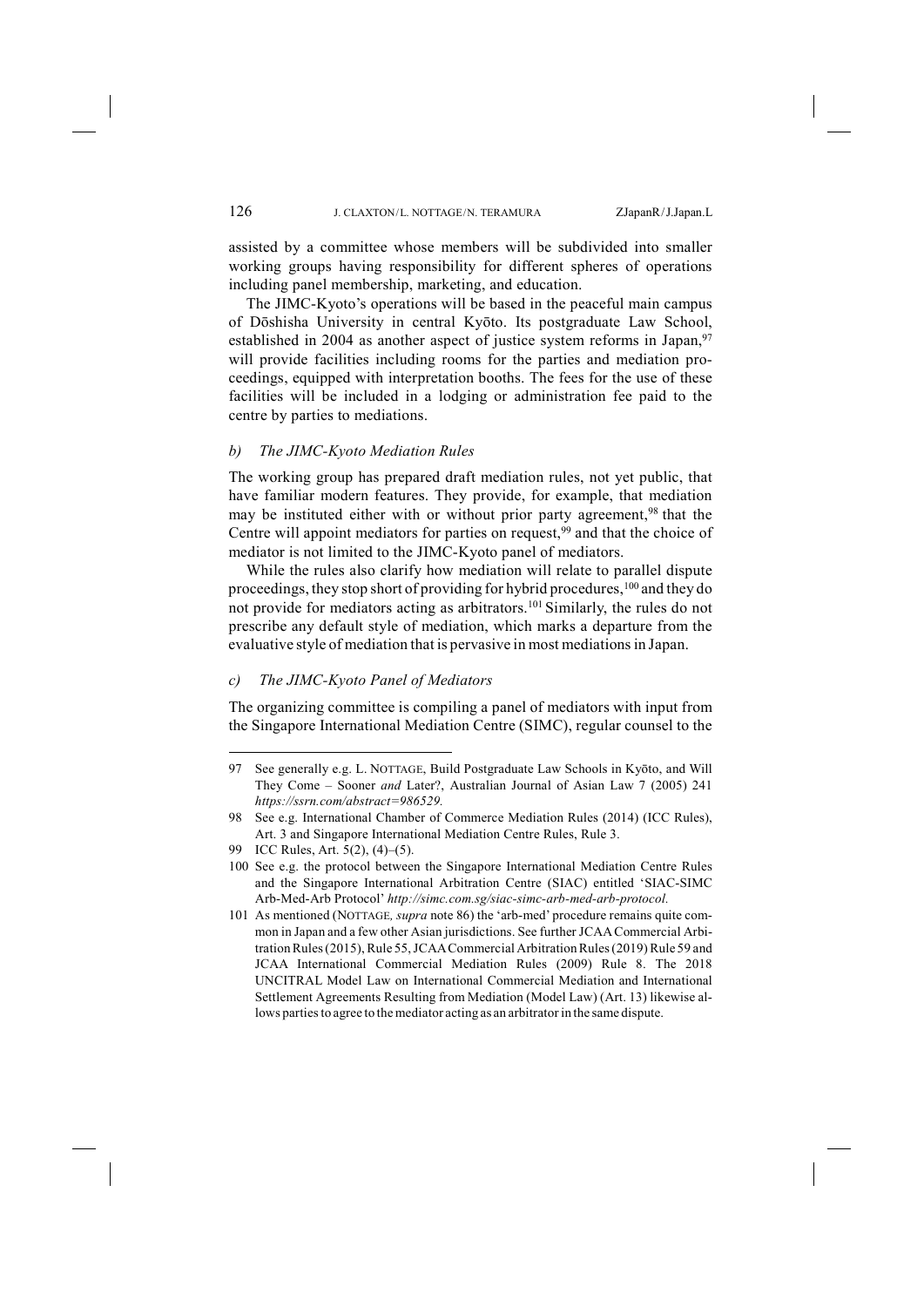committee, and the Hong Kong Mediation Centre. The committee intends to include experienced mediators of various nationalities, backgrounds, and areas of specialization on the list. Details about the panel members and their qualifications will be available on the JIMC-Kyoto website.

## *2. Prospects for the JIMC-Kyoto*

-

There are several elements that should work in favour of this new initiative in Kyōto. Japan is quite well placed geographically for disputes between parties from the Americas and Asia, or between some parties within Asia (such as Korea and China). There are no other dedicated mediation centres in the Asia-Pacific, apart from SIMC, and Japan may be perceived as neutral place to mediate with reliable and distinctive services to support the process.

There are also growing opportunities for mediation services in the region. These include, for example, disputes arising out of the 2020 Tōkyō Olympic Games and China's Belt and Road Initiative.102

Meanwhile, the committee is considering how to make the Centre's services distinctive and reflective of its Japanese roots. In time, this might include industry specialisations<sup>103</sup> or optional venues outside of the standing facilities – possibly drawing on the plentiful temples and shrines in the local area.

Nonetheless, can the JIMC-Kyoto emerge as a leading centre for international mediation services? While the JCAA is accredited to offer international commercial mediation services, it has struggled to attract mediation (as well as arbitration) cases despite Japan's large economy.104 As it looks ahead, the JIMC-Kyoto committee has in mind the experience of the JCAA and the initiatives that have led other institutions in the region to flourish. Discussions have considered the following issues.

<sup>102</sup> The SIMC, for its part, has already announced that it will collaborate with the Mediation Center of the China Council for the Promotion of International Trade / China Chamber of International Commerce to facilitate the mediation of disputes that arise out of Belt and Road transactions. See, e.g., 'SIMC and CCPIT Mediation Center establish international mediator panel to resolve BRI-related disputes' 25 January 2019', *http://simc.com.sg/2019/01/25/simc-and-ccpit-mediation-center-es tablish-international-mediator-panel-to-resolve-bri-related-disputes/.* 

<sup>103</sup> As a forerunner, the International Arbitration Center Tokyo (at *https://www.iac tokyo.com*) began operations in September 2018 as Asia's first patent-focused arbitration centre.

<sup>104</sup> Y. OHARA, Japan, in: Global Arbitration Review, The Asia-Pacific Arbitration Review (2018) 54.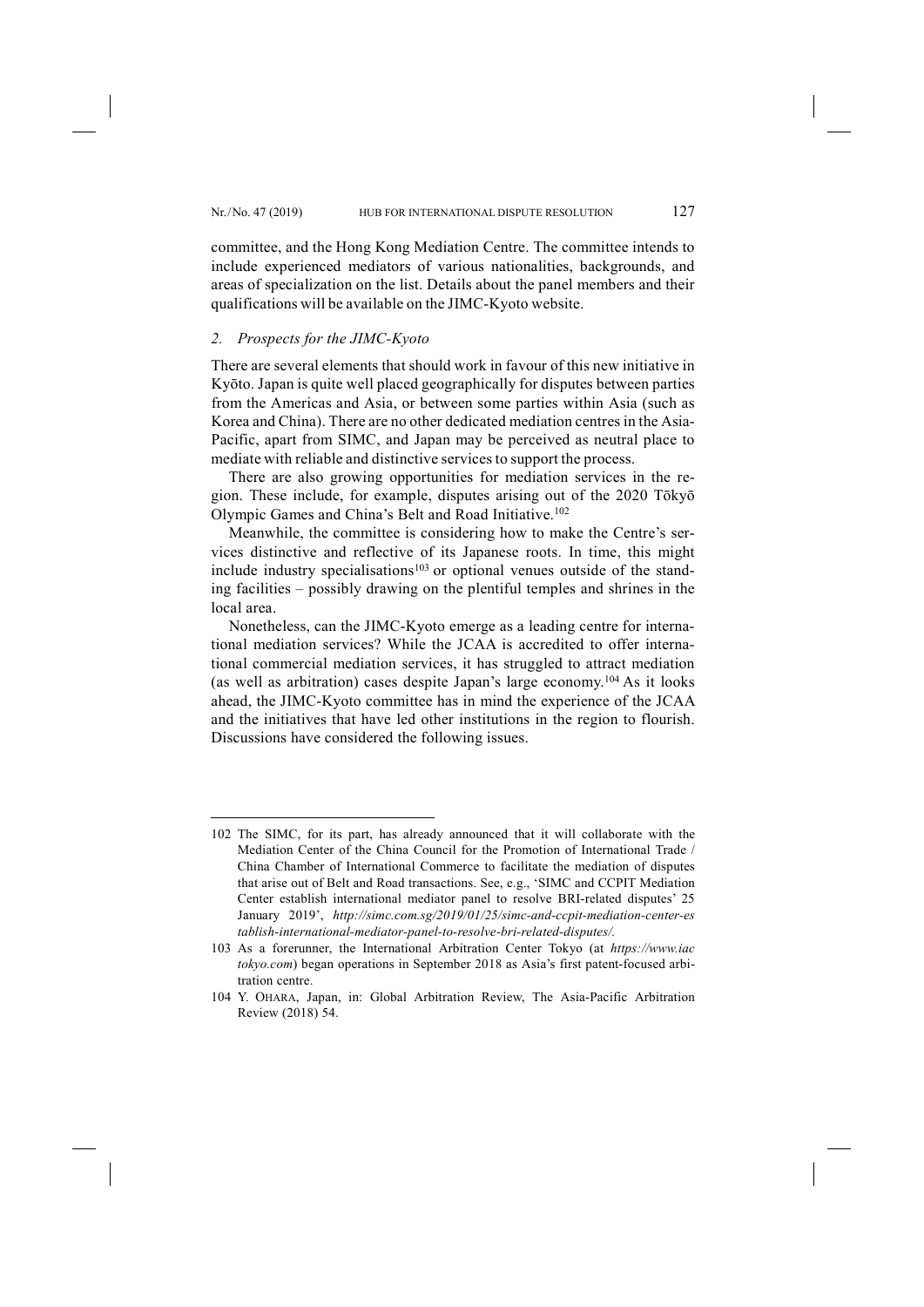## *a) International "In-reach"*

Arbitration institutions in Asia that have risen to global prominence include leading international arbitration figures as executives, in management, and as consultants on advisory boards. Working with experts from abroad benefits an institution at the level of operations while reassuring the international community of the capacity and international orientation of the institution.105

## *b) International Outreach*

Dispute resolution institutions with international aspirations take marketing seriously. This includes less frontal measures like underwriting events and trainings, supporting student competitions, hosting foreign interns, and maintaining an up-to-date and informative website in English.

## *c) Cooperation*

The success of dispute resolution institutions in Asia has been propelled by coordination among stakeholders, perhaps most visibly in the case of Singapore. Its government, courts, dispute resolution institutions and legal community collaborate and present a unified front to the public. This has contributed to Singapore's reputation as a hub for international dispute resolution in Asia106 and beyond.107

## *d) Transparency*

-

The trend toward greater transparency among dispute resolution institutions has made it easier to find information about the leaders, governance structure, case statistics, and lists of arbitrators and mediators of institutions, normally available online. This is likely to continue, and for institutions

<sup>105</sup> The SIAC Board of Directors, Court of Arbitration, and Secretariat each comprise members of various nationalities. They include American, Australian, Belgian, Canadian, Chinese, Dutch, German, French, Indian, Indonesian, Japanese, Korean, Malaysian, Russian, Singaporean and Swedish members.

<sup>106</sup> 2018 Queen Mary Survey, *supra* note 5, 10, identifying Singapore as the second most-preferred seat for arbitration (after London) among respondents in the Asia Pacific.

<sup>107</sup> 2018 Queen Mary Survey, *supra* note 5, 10, identifying Singapore as the third mostpreferred seat for arbitration globally as well as fourth among respondents in Europe, fourth among respondents in North America, fourth among respondents in Africa, and third among respondents in the Middle East.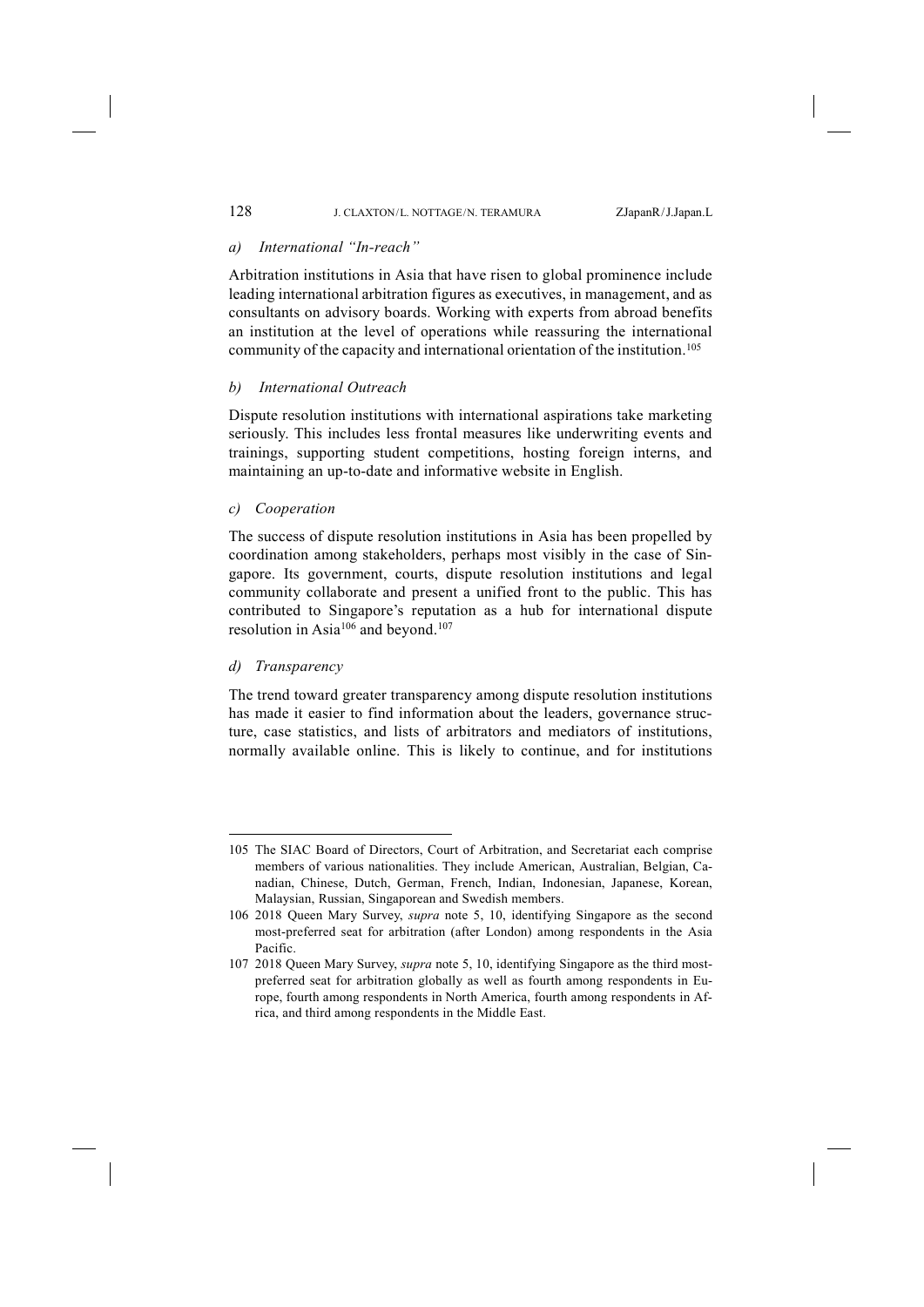entering the market without established reputations it is especially important not to leave potential users in doubt.<sup>108</sup>

#### IV. CONCLUSIONS

-

The promotion of Japan as a hub for international disputes has both practical and theoretical resonance. From the standpoint of legal and commercial practice, Japan is well behind Hong Kong and Singapore, now part of the global arbitration lexicon, but also Seoul and Kuala Lumpur, which have a decade-long head start on promotion and development that is now generating growing ICA caseloads. Japan is meanwhile not the only jurisdiction in the Pacific region with hopes to emerge from the shadows, as Australia for example renews its promotional activities. To gain traction in these conditions will require a coordinated and ambitious effort as well as perseverance.109 Even if Japan and its institutions do earn the trust of potential users, the seeds sown in dispute resolution clauses may not bear significant fruit for a decade or more.

Faced with this reality, Japan would do well to go beyond a general provision of services, to enhance specialisation or targeted marketing. Japan's location at the margin of Northeast Asia might make it a convenient seat for parties distant from Hong Kong and Singapore, such as Korean companies that fail to secure Korea as the place of arbitration.110 Likewise, Japan's historical ties with the United States might make it an attractive and geographically-convenient seat for American companies with contracting partners in Asia and the Pacific Rim. Belt-and-Road disputes may present another opportunity, again for reasons of geography and for parties to contracts with a Chinese element that want to avoid in Hong Kong.

The emergence of the JIMC-Kyoto strikes a new posture for Japan out in front of a potential market for international mediation services rather than running from behind to catch up, as with arbitration. The capacity of the Centre could be amplified by integration into the broader international disputeresolution ecosystem in Japan and by synergies with arbitration services through multi-tiered dispute resolution clauses. Prospects might also be buoyed by prompt ratification of the Singapore Mediation Convention.

<sup>108</sup> T. GARCIA-REYES/ M. MCILWRATH, Arbitration Institutions: Five Things Your Website Must Do To Attract Cases, Kluwer Arbitration Blog, 17 January 2018, *http://arbitrationblog.kluwerarbitration.com/2018/01/17/mike.* 

<sup>109</sup> This might include the appointment of non-native English speakers as institutional leaders or the creation of an independent umbrella organisation: see NOTTAGE/  CLAXTON, *supra* note 31.

<sup>110</sup> J. KANG, A Case for Tokyo, Asian Legal Business (December 2017) 30–31, *https:// www.legalbusinessonline.com/features/case-tokyo/75228.*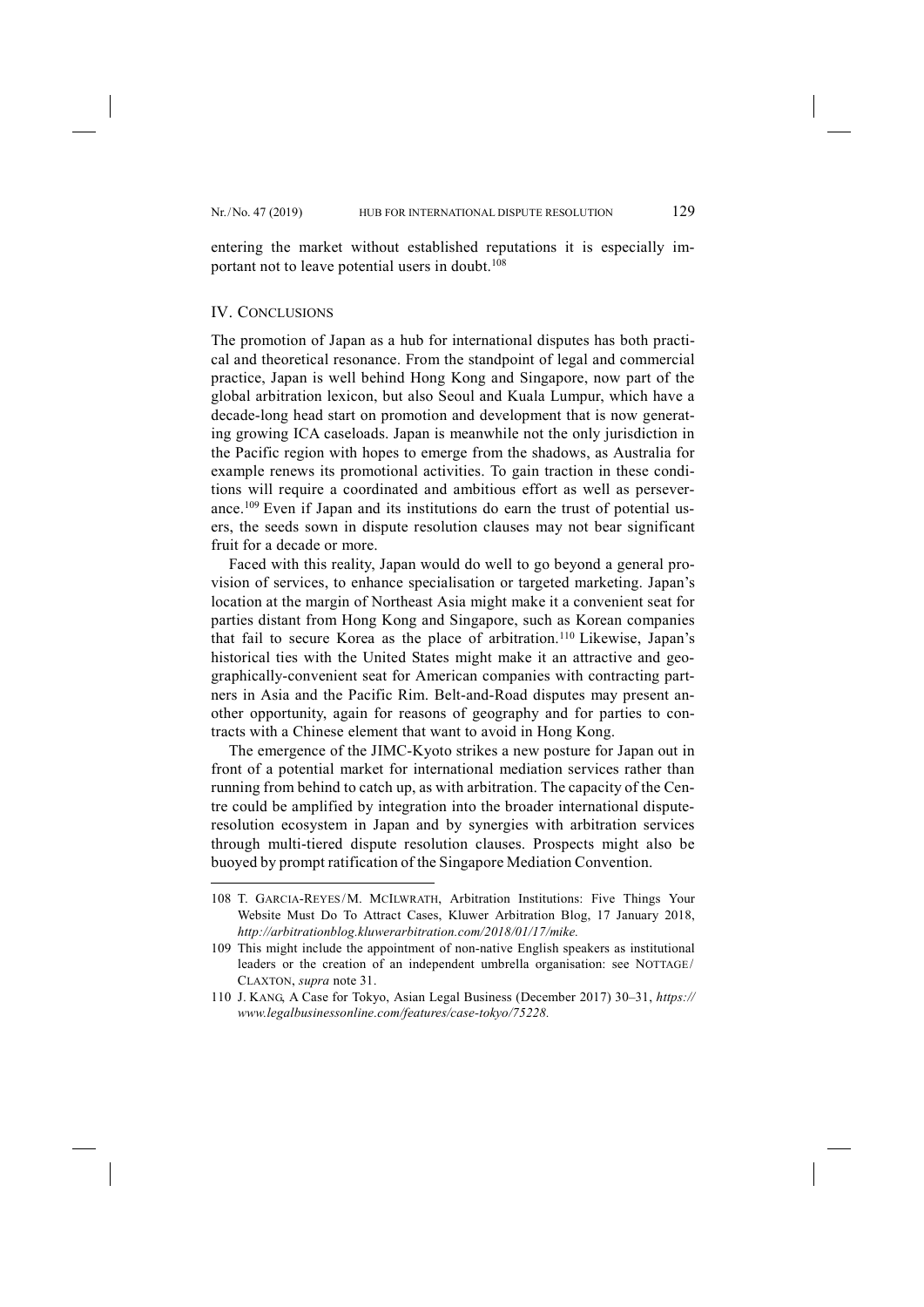From a theoretical standpoint, the present attempts to establish Japan as a centre for international disputes raise the perennial issue of reluctant claimants and Japanese attitudes towards dispute resolution. In the case of the JIMC, cultural drivers such as affinity for mediation and a tradition of mediation would not seem enough to sustain the centre even if, as is likely, most early cases will include Japanese parties. Those involved with the project seem to appreciate this constraint and are determined to define the Centre by international rather than Japanese standards. This is demonstrated by the emphasis on international outreach in marketing and international "in-reach" into management. The internationalist approach is also evident through mediator training sessions running in parallel with the establishment of the Centre, which have focused on facilitative techniques despite the prevalence of evaluative mediation in domestic proceedings.

The JIMC initiative did not originate with the government or business elite, but rather with key individuals who are now looking to leverage from subsequent government initiatives. The project was largely conceived and implemented by Japanese lawyers whose experience with mediation convinced them of the potential benefit of a dedicated mediation facility in Japan, and the government came on board only after the project was in motion. This offers an alternative narrative to the view shared by some that Japanese dispute-resolution culture is top-down and shaped by institutional barriers and/or case management by governmental and big business elites.

Whether Japanese companies will become more willing to favour Japan and Japanese institutions will be an indicator of how much the pull of (corporate) culture remains in play. The present initiatives offer renewed possibility of persuading Japanese companies to press their contracting counterparties to seat arbitrations in Japan rather than abroad, as South Korea has been able to do effectively to its benefit.<sup>111</sup> If reluctant Japanese claimants and respondents can at least agree on this point it will mark an important step towards turning the Japanese dream into a reality.

#### **SUMMARY**

*The Japanese government, supported by various stakeholders, has recently*  been attempting to develop Japan as another regional hub for international *business dispute resolution services. Tracking this development is important for both theoretical and practical reasons. How it unfolds should reveal which of various theories for explaining Japanese law-related behaviour have more traction nowadays. Assessing the new initiatives is also important for legal* 

<sup>111</sup> Id. at 31.